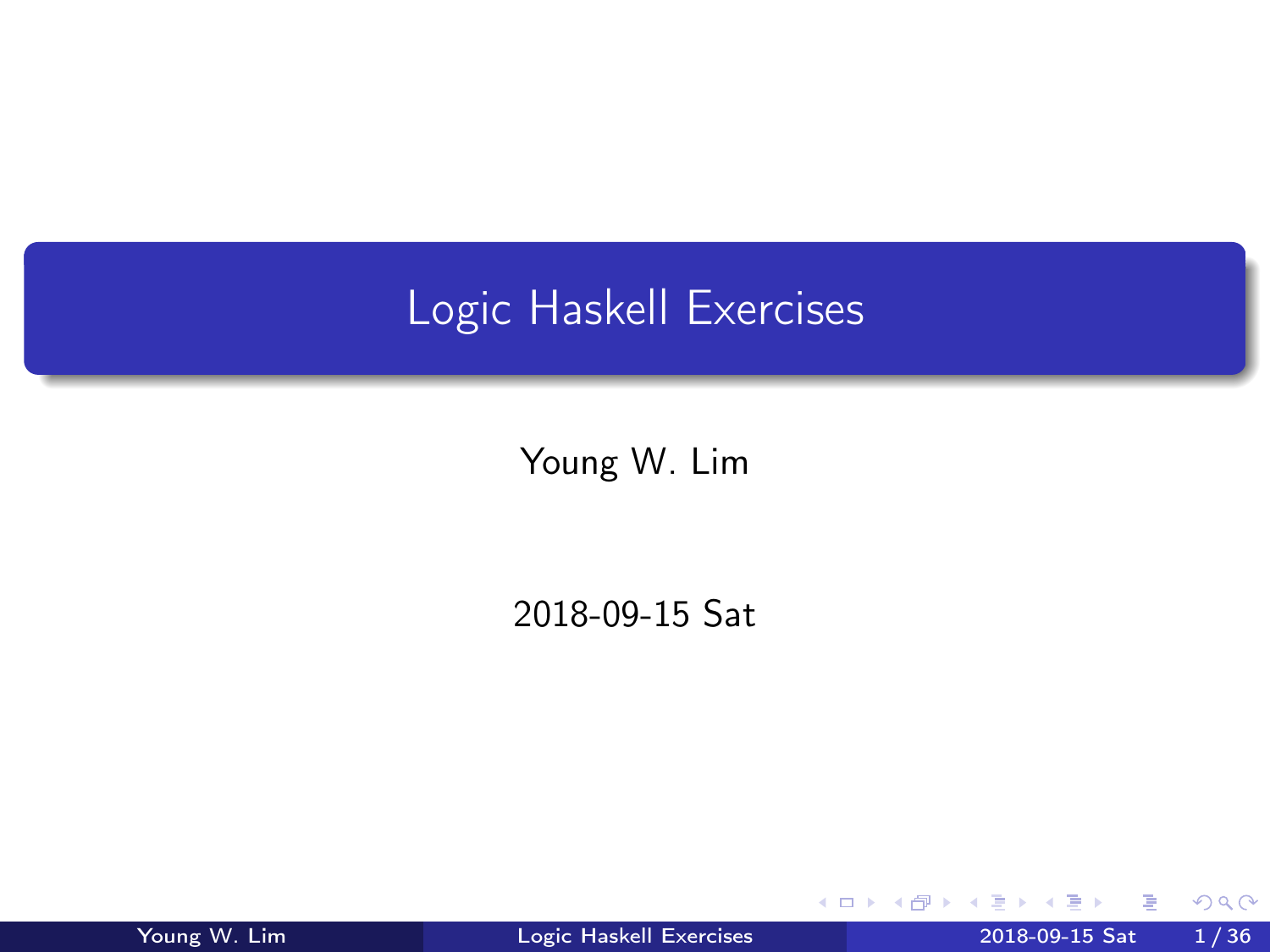



B

э D. ×.

**K ロ ト K 伊 ト K** 

重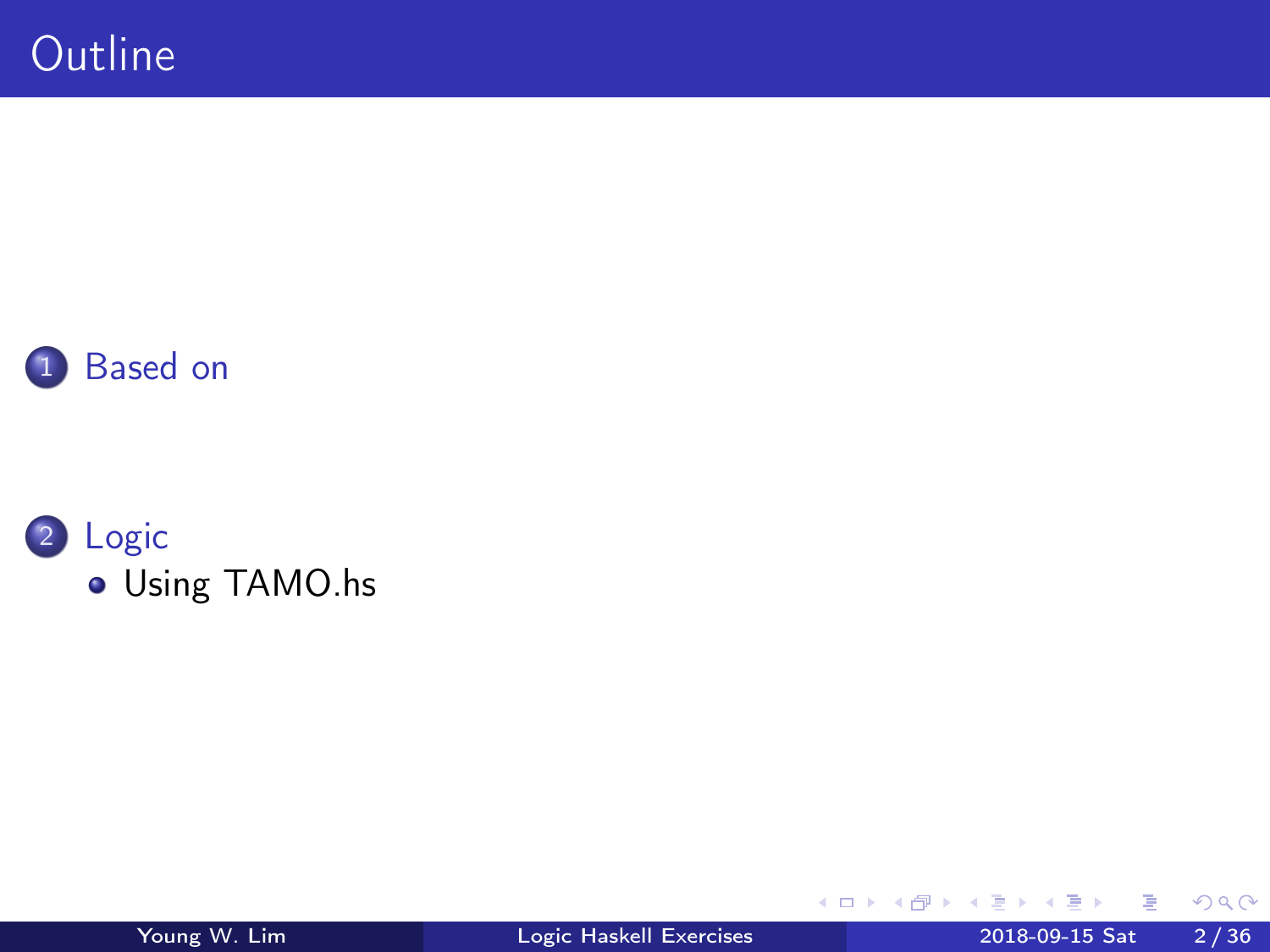#### <span id="page-2-0"></span>"The Haskell Road to Logic, Maths, and Programming", K. Doets and J. V. Eijck

I, the copyright holder of this work, hereby publish it under the following licenses: GNU head Permission is granted to copy, distribute and/or modify this document under the terms of the GNU Free Documentation License, Version 1.2 or any later version published by the Free Software Foundation; with no Invariant Sections, no Front-Cover Texts, and no Back-Cover Texts. A copy of the license is included in the section entitled GNU Free Documentation License.

CC BY SA This file is licensed under the Creative Commons Attribution ShareAlike 3.0 Unported License. In short: you are free to share and make derivative works of the file under the conditions that you appropriately attribute it, and that you distribute it only under a license compatible with this one.

イロト イ母ト イヨト イヨ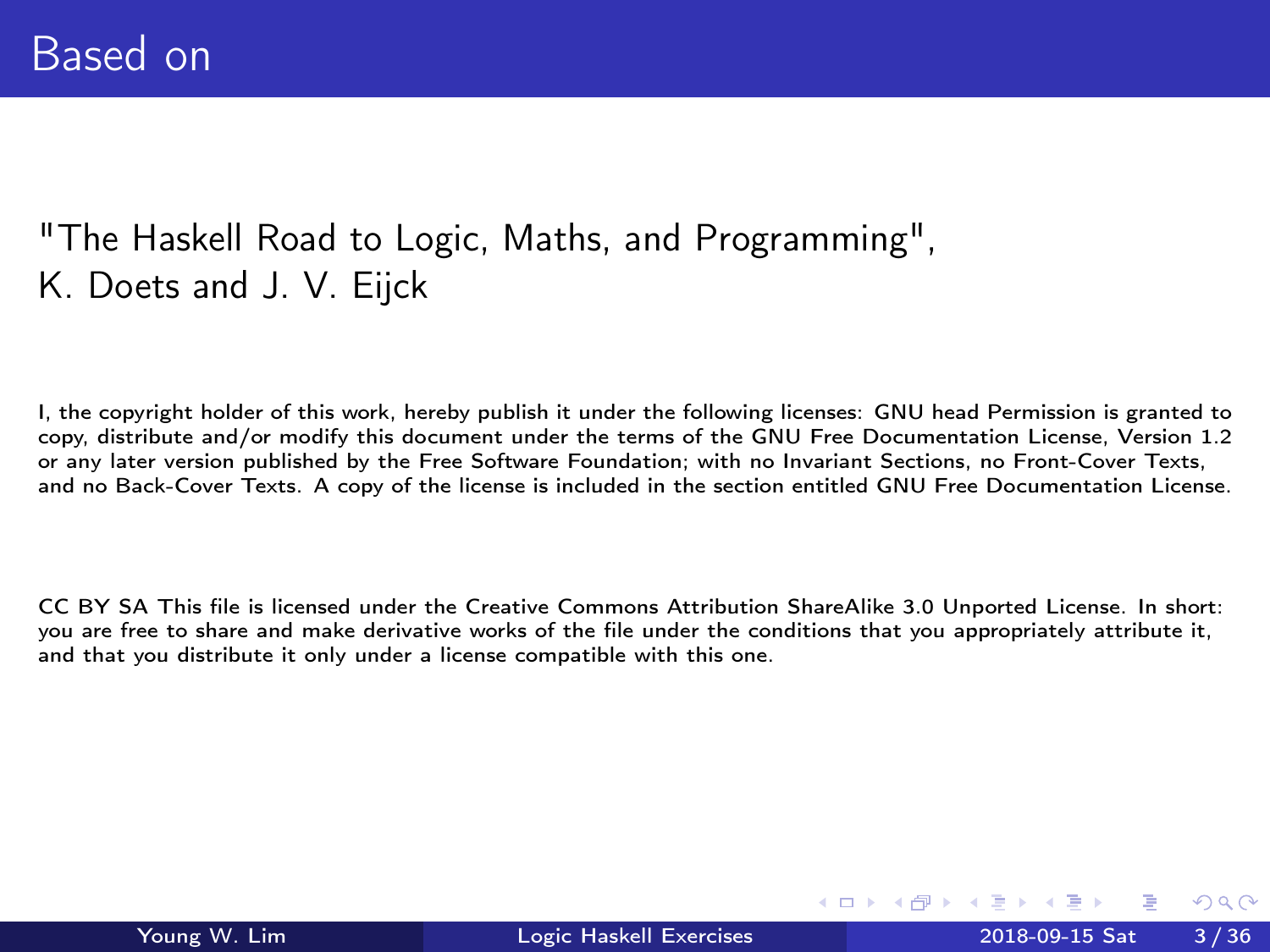<span id="page-3-0"></span>module TAMO

:load TAMO

where

重

 $2990$ 

イロト イ部 トメ ヨ トメ ヨト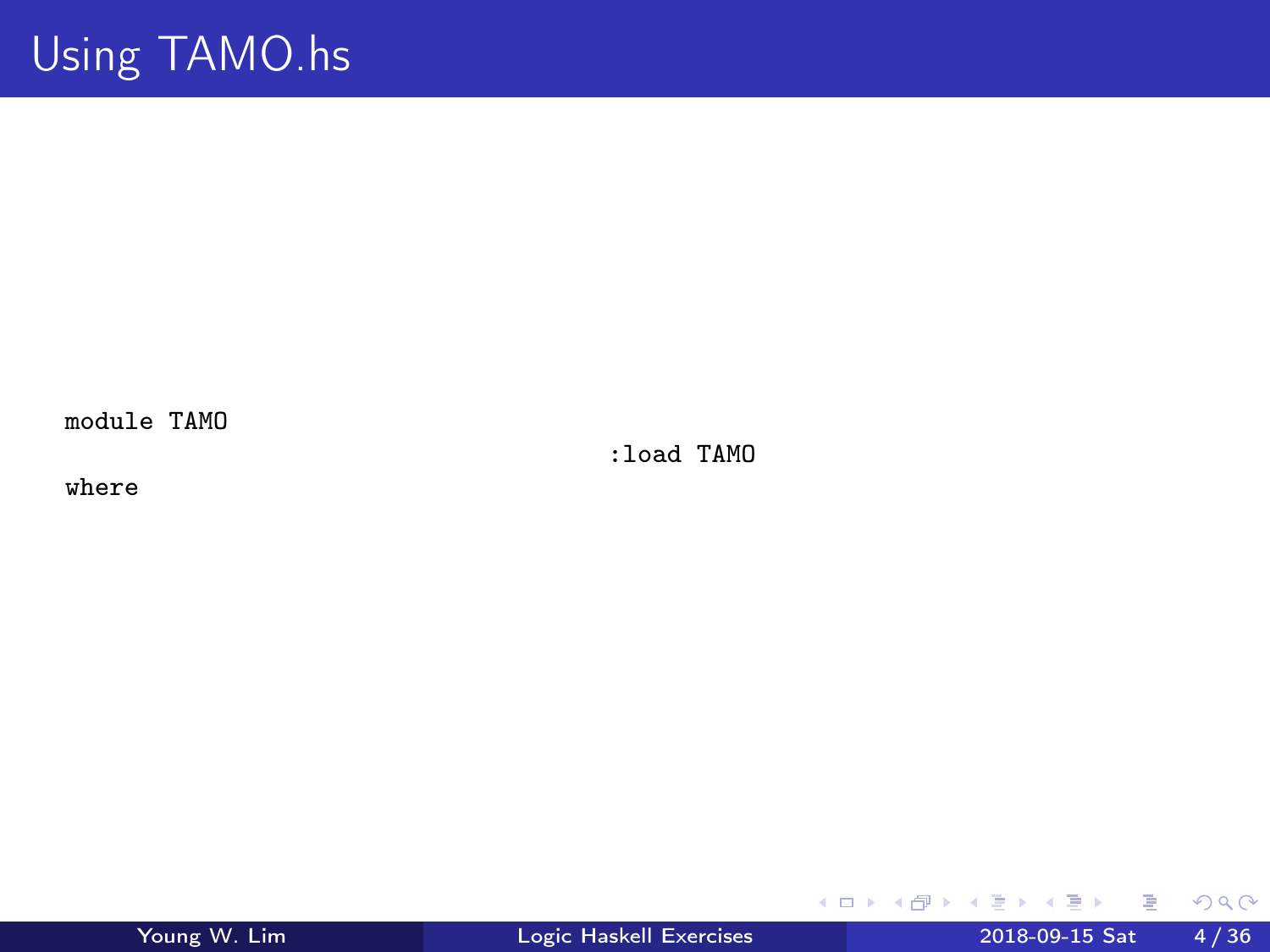```
GHCi, version 7.10.3: http://www.haskell.org/ghc/ :? for help
Prelude> :load TAMO
[1 of 1] Compiling TAMO ( TAMO.hs, interpreted )
Ok, modules loaded: TAMO.
*TAMO> any (>3) [0 ..]
True
*TAMO> any (<3) [0 ..]
True
*TAMO> any (<-1) [0 ..]
<interactive>:5:6:
   parse error on input '<-'
   Perhaps this statement should be within a 'do' block?
*TAMO> any (< -1) [O ..]
^CInterrupted. (takes too long)
```
**KED KARD KED KED A BLOOM**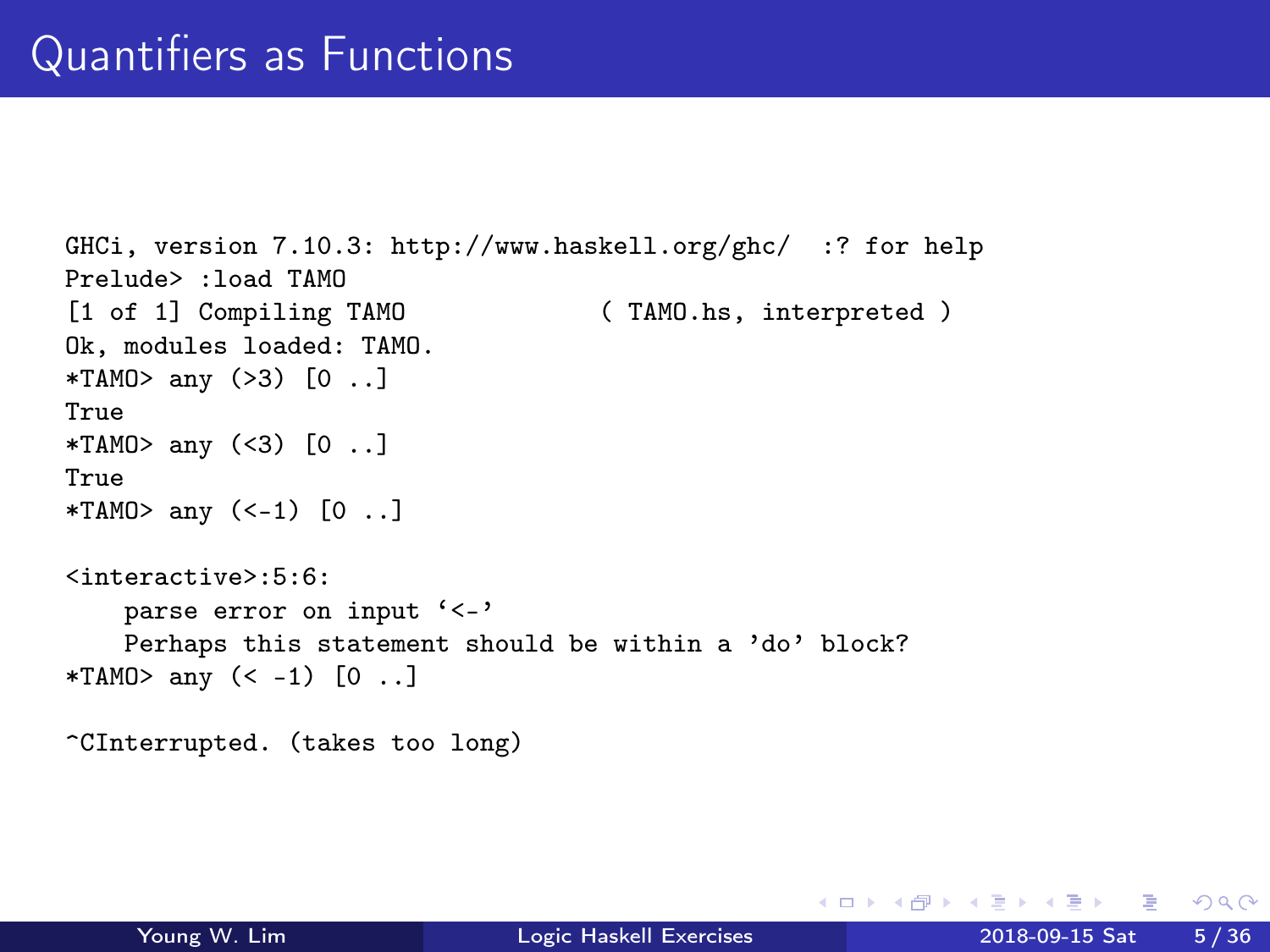• Datatype Bool

```
data Bool = False | True
```
• Negation (not)

```
not :: Bool -> Bool
not True = False
not False = True
```
- Conjunction (&&)  $(kk)$  :: Bool -> Bool -> Bool False  $k k$   $x =$  False True  $k k$   $x = x$
- Disjunction (||) (||) :: Bool -> Bool -> Bool False  $k k$   $x = x$ True  $k\& x = True$

 $QQ$ 

**母 ト ィヨ ト ィヨ** 

4 0 8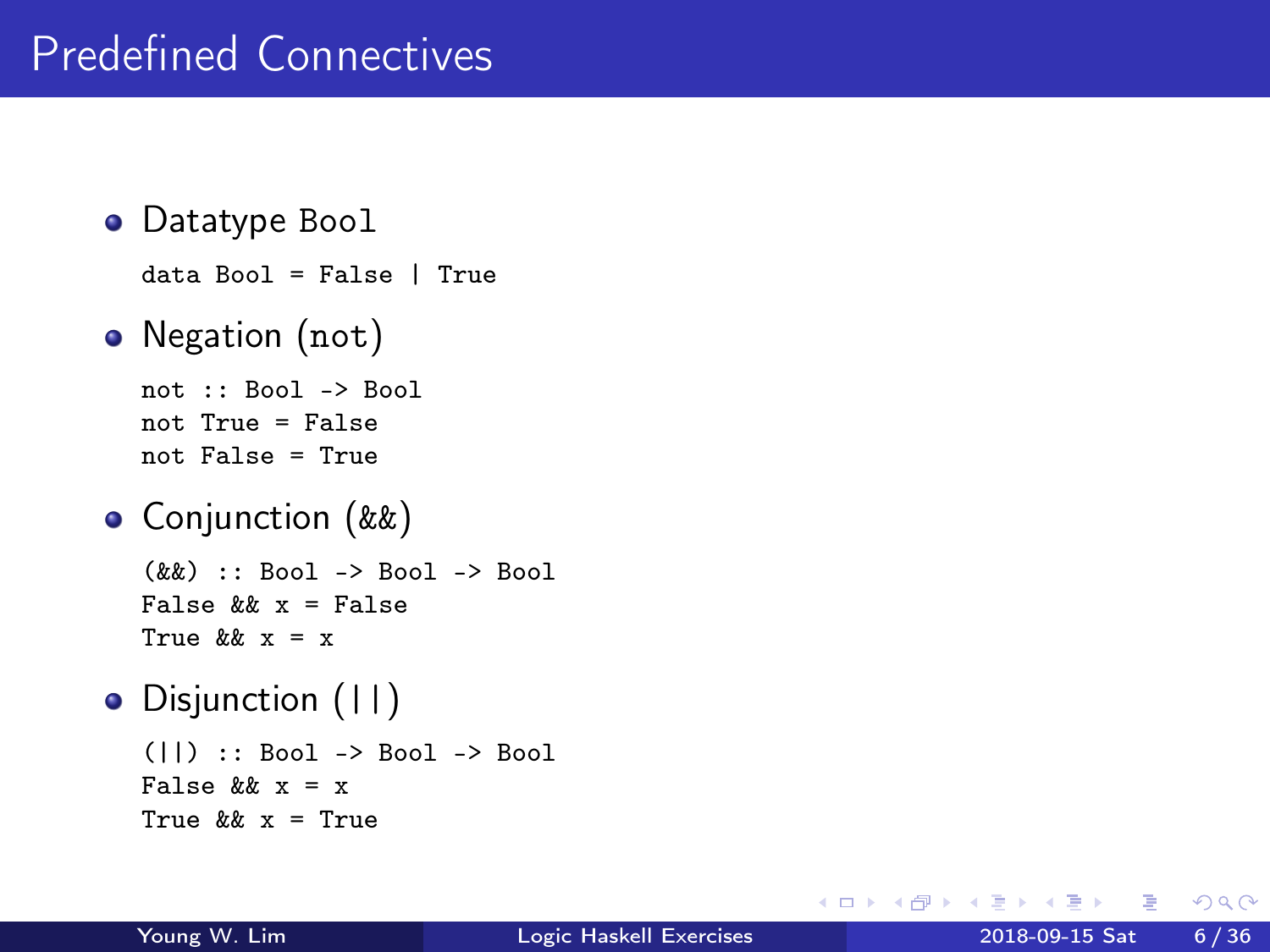### Connectives Definition

\n- Implication (==>)
\n- $$
(==>):
$$
  $Bool \rightarrow Bool -> Bool -> Bool -> Bool -> Bool^x$
\n- $x ==> y = (not x) || y^x$
\n- Equivalence ()< li="">\n- $(<=>):$   $Bool \rightarrow Bool -> Bool -> Bool$
\n- $x <=> y = x == y$
\n)<>

• Exclusive or  $(\leftrightarrow)$ (<+>) :: Bool -> Bool -> Bool  $x \leftrightarrow y = x$  /= y

4 D F  $\mathcal{A}$ - イ 局 ÷  $\sim$  重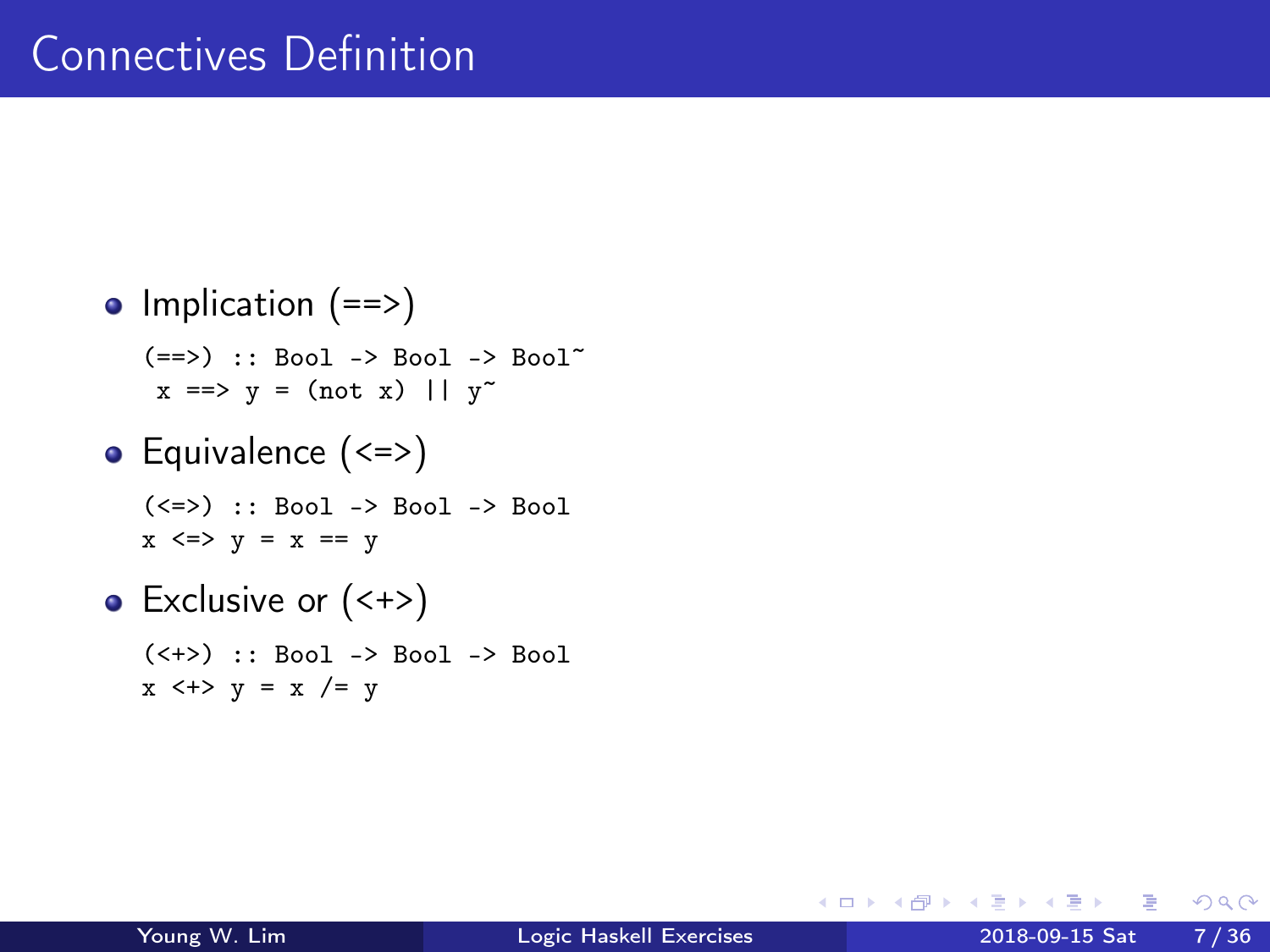- infix non-associativity
- infixl left-associativity
- infixr right-associativity
- specifies a a precedence level from 0 to 9
	- $\bullet$  0 (weakest)
	- 9 (strongest)
	- 10 (normal application)

http://zvon.org/other/haskell/Outputsyntax/fixityQdeclaration\_reference.html

 $\Omega$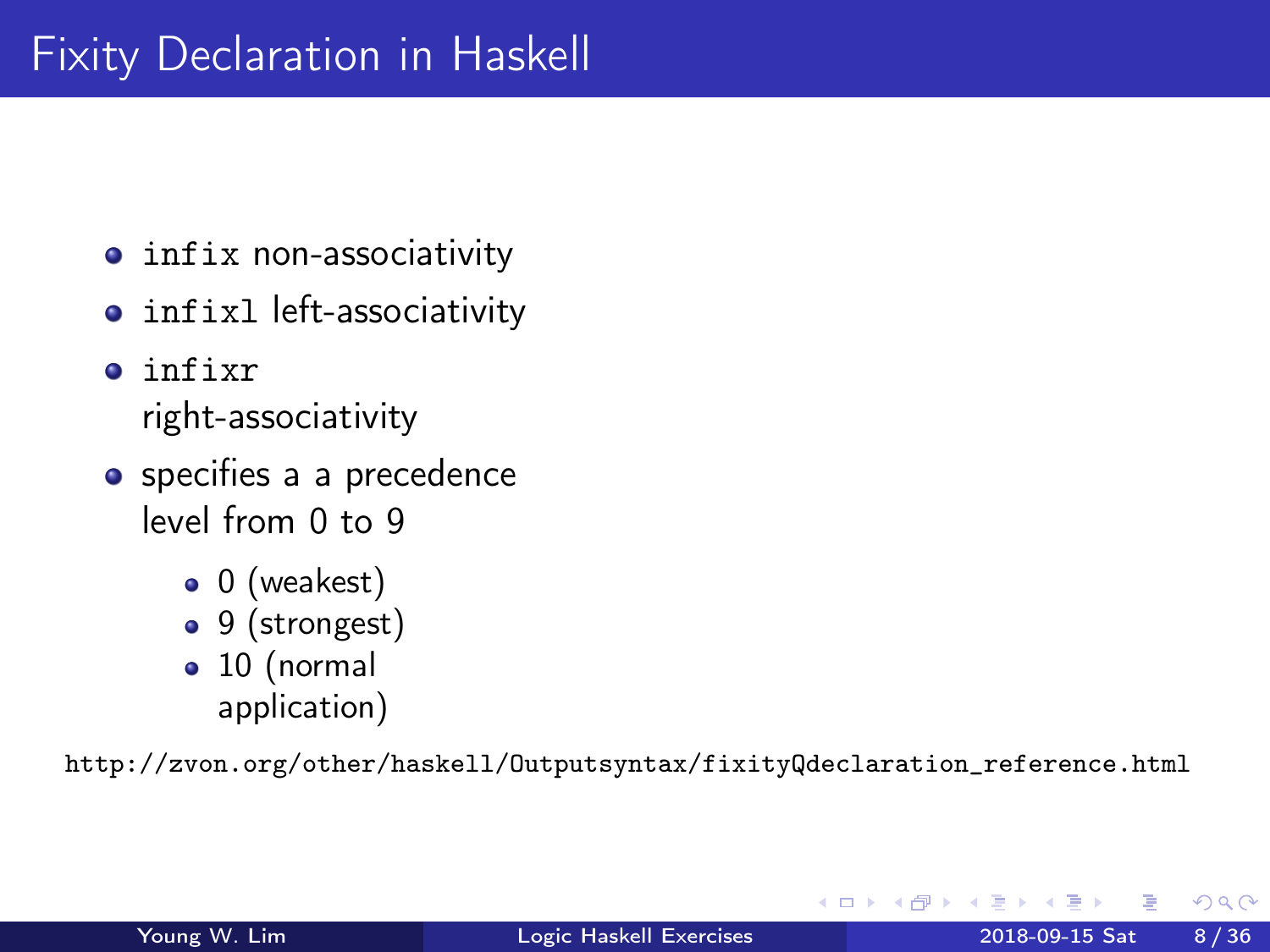## Fixity Declaration Example

```
main = print (1 + + + 2 * * * 3)infixr 6 +++
infixr 7 ***,///
(+++) :: Int -> Int -> Int
a + + + b = a + 2 * b(***) \cdots Int -> Int -> Int
a *** b = a - 4*b
\frac{1}{2} :: Int -> Int -> Int
a /// b = 2*a - 3*b
```
 $(1 + + + (2 * * * 3)) = (1 + + + (2 - 4 * 3)) = (1 + + + -10) = 1 + 2 * (-10) = -19$ 

http://zvon.org/other/haskell/Outputsyntax/fixityQdeclaration\_reference.html

**KED KARD KED KED A BLOOM**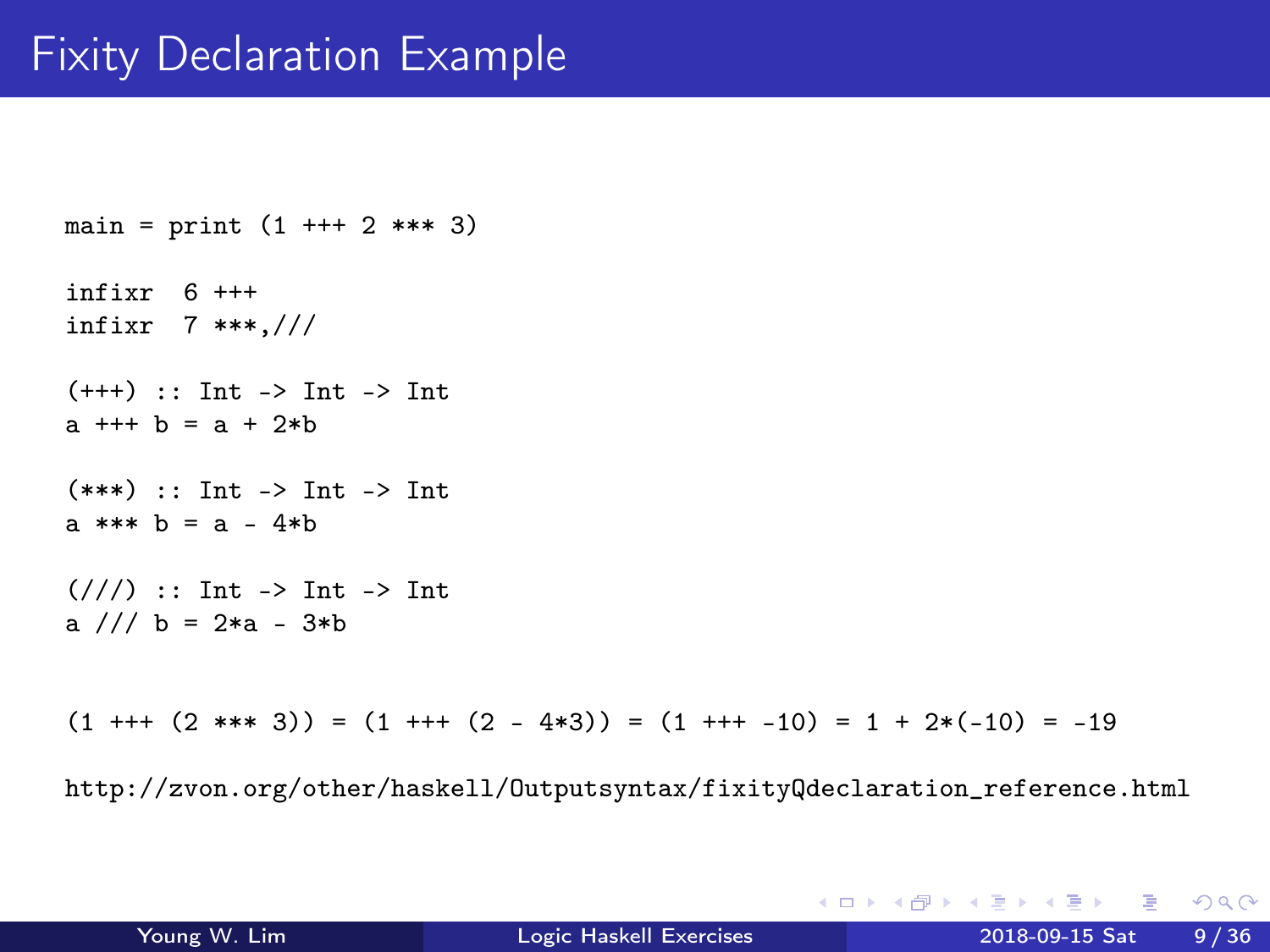- $\bullet$  infix  $1 ==$ >
- $\bullet$  infix  $1 \le x$
- $\bullet$  infixr 2  $\leftarrow$

活

 $\triangleright$   $\rightarrow$   $\equiv$ 

4 D F

 $\leftarrow$   $\leftarrow$   $\leftarrow$   $\leftarrow$ ∍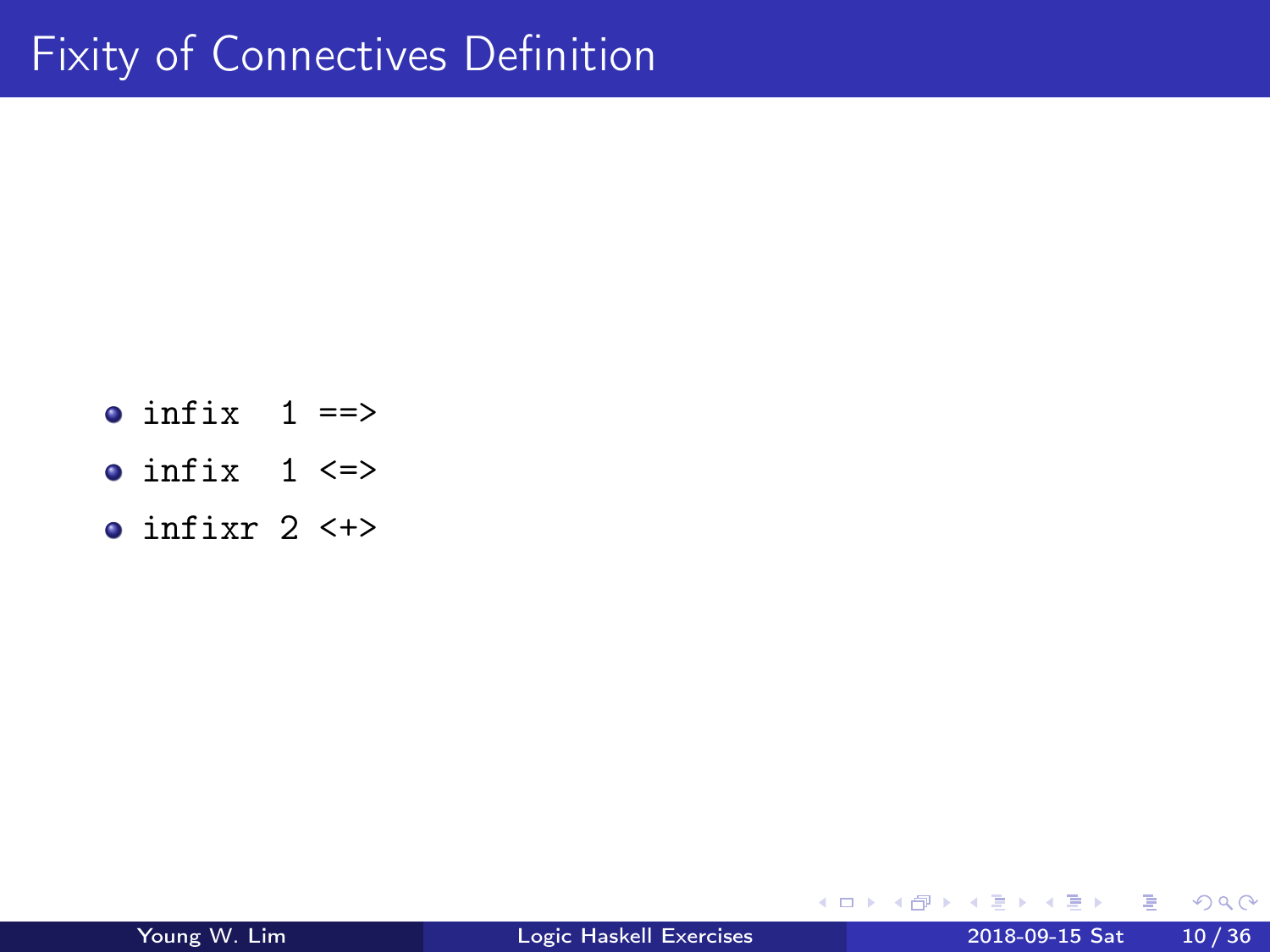#### Conncectives Examples

| *Main> True ==> True   | *Main> True <=> True                                                    | *Main> True <+> True                                                       |
|------------------------|-------------------------------------------------------------------------|----------------------------------------------------------------------------|
| True                   | True                                                                    | False                                                                      |
| *Main> True ==> False  | *Main> True <=> False                                                   | *Main> True <+> False                                                      |
| False                  | False                                                                   | True                                                                       |
| *Main> False ==> True  | *Main> False <=> True                                                   | *Main> False <+> True                                                      |
| True                   | False                                                                   | True                                                                       |
| *Main> False ==> False | *Main> False <=> False                                                  | *Main> False <+> False                                                     |
| True                   | True                                                                    | False                                                                      |
|                        |                                                                         |                                                                            |
|                        |                                                                         |                                                                            |
|                        | *Main> (==>) True True *Main> (<=>) True True *Main> (<+>) True True    |                                                                            |
| True                   | True                                                                    | False                                                                      |
|                        | *Main> (==>) True False *Main> (<=>) True False *Main> (<+>) True False |                                                                            |
| False                  | False                                                                   | True                                                                       |
|                        | *Main> (==>) False True *Main> (<=>) False True *Main> (<+>) False True |                                                                            |
| True                   | False                                                                   | True                                                                       |
|                        |                                                                         | *Main> (==>) False False *Main> (<=>) False False *Main> (<+>) False False |

重

 $299$ 

경 > K 경 >

**K ロ ト K 伊 ト K**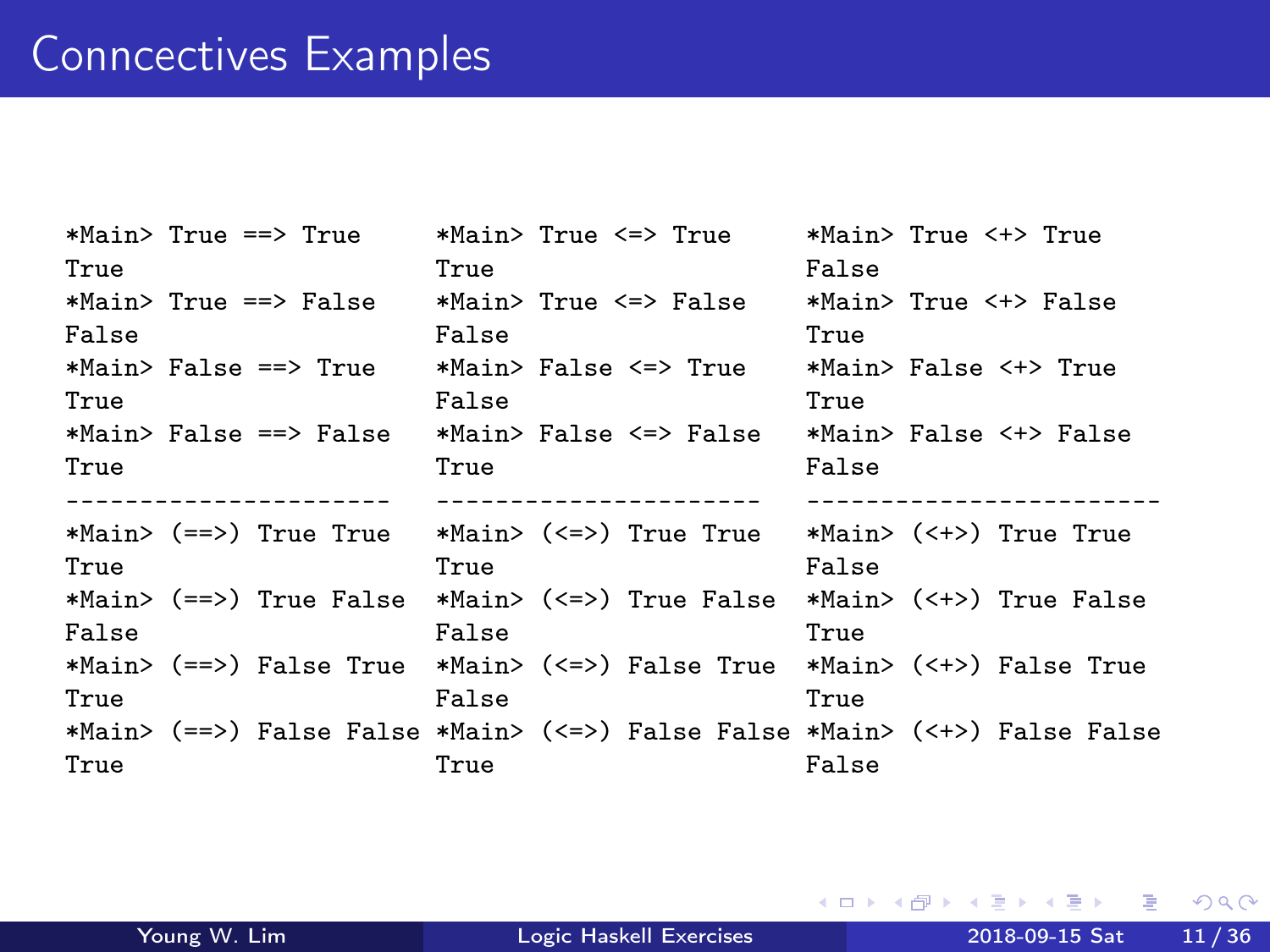```
P=True, Q=False
\tilde{P} \cap ((P -> Q) <-> \tilde{P}(Q \cap \tilde{P}))
: T : T : F : : F : : T
F : F : : : F
     : : : F
     : : T
     : F
    :<br>F
\tilde{P} \cap ((P -> Q) <-> \tilde{P}(Q \cap \tilde{P}))
F T F F F T F F F T F F T F F T F F T F T F T F T F T F T T F T T F T T T
```
4 D F

 $\leftarrow$   $\leftarrow$   $\leftarrow$   $\leftarrow$ 

ミメスミ

 $\equiv$  990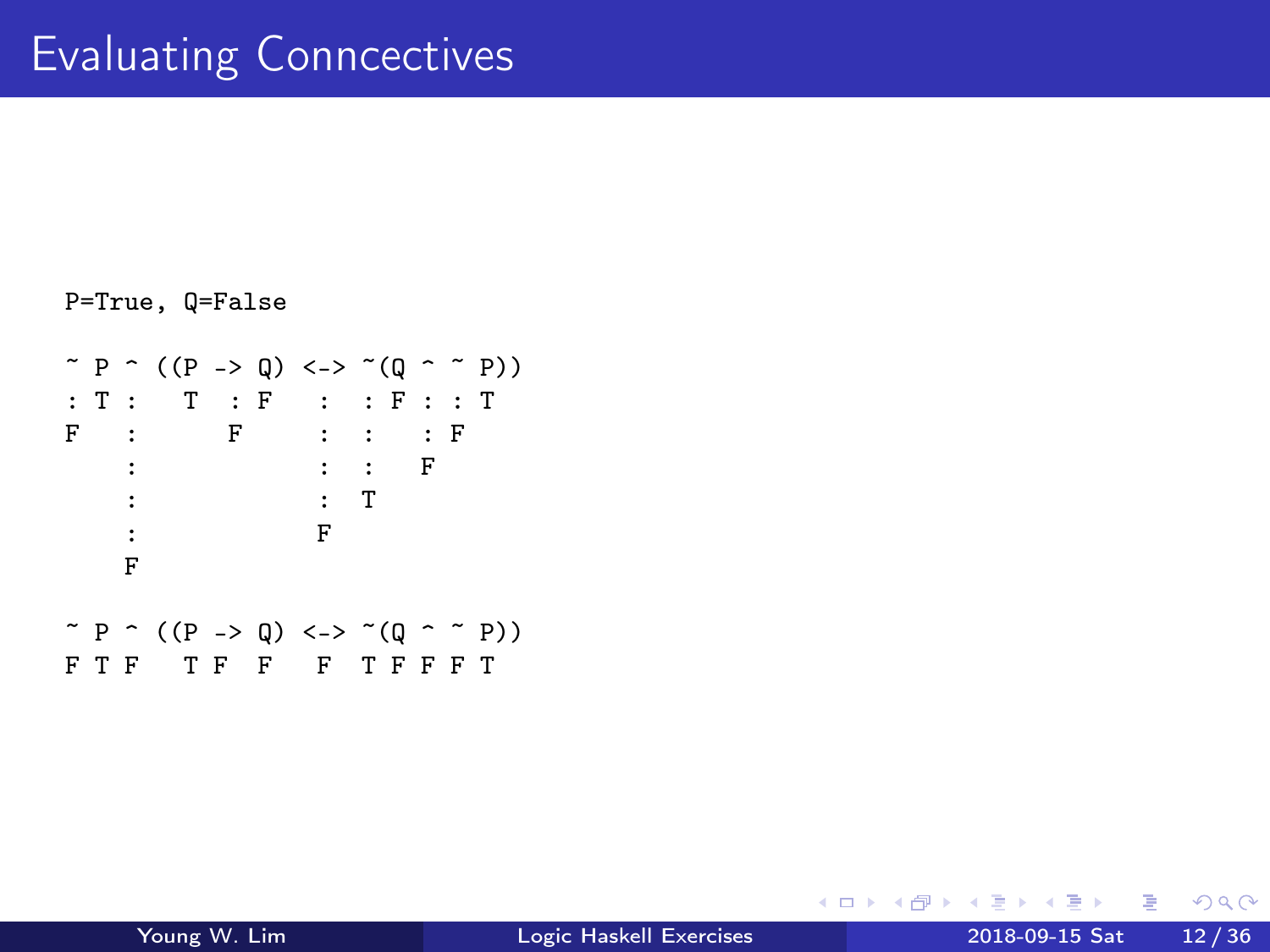#### <span id="page-12-0"></span> $\bullet$  in ghci, can change the value of a binding

P=True Q=False

P=False Q=True

• in ghc, cannot change the value of a binding

Error Multiple declarations of 'P' Multiple declarations of 'Q'

 $QQ$ 

 $\sim$ 

**同 > <** 

4 D F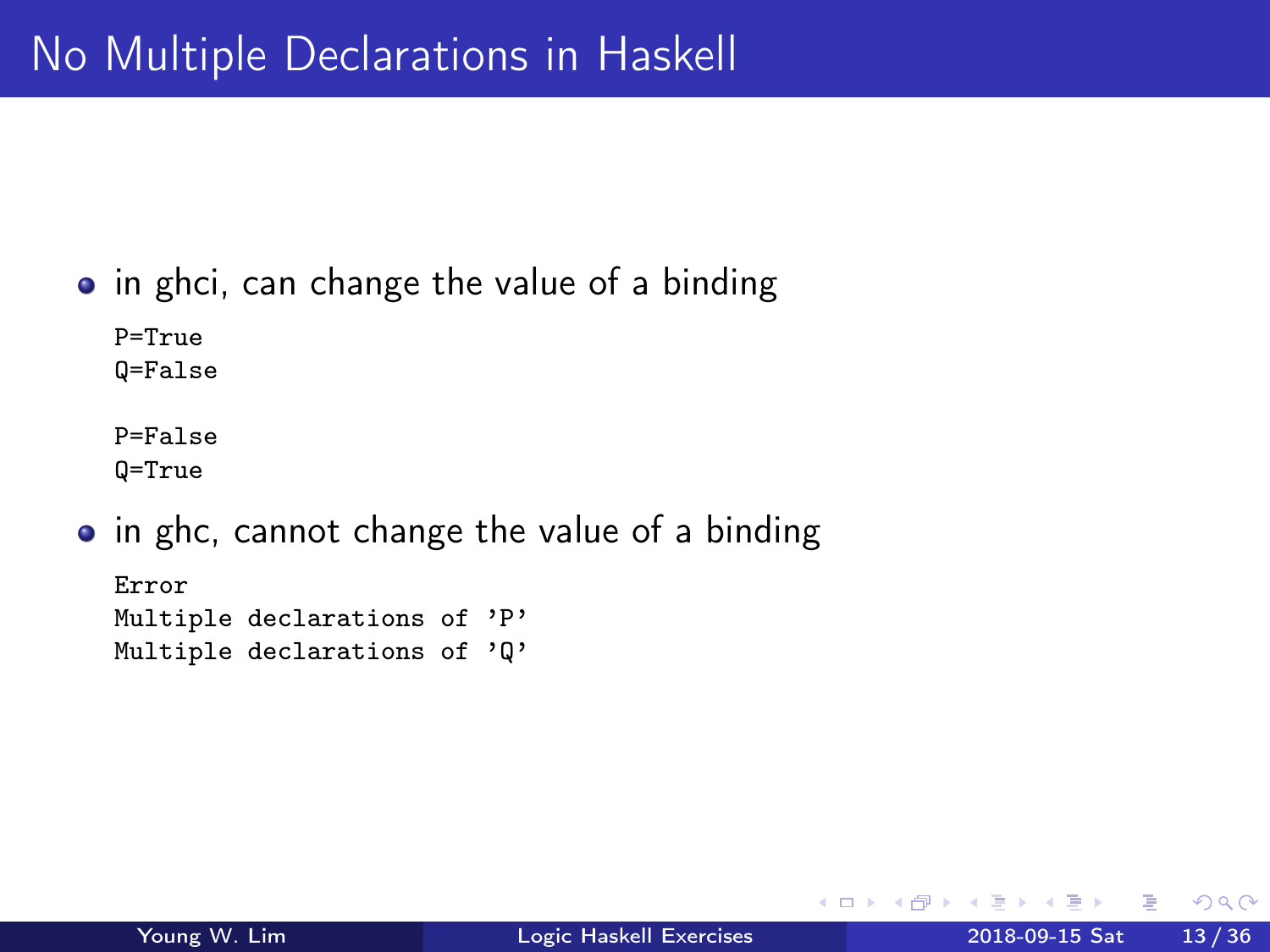### <span id="page-13-0"></span>Evaluating Conncectives in Haskell

 $p = True$  $q = False$ formula1 = (not p) && (p ==> q) <=> not (q && (not p)) T T F F T F F F F T F formula2 p q =  $((not p) \& (p == > q) \iff not (q \& (not p)))$ ------------------------------------------------------------------- \*Main> formula1 \*Main> :t formula1 False formula1 :: Bool \*Main> formula2 True True False Bool type value \*Main> formula2 True False False  $*$ Main> :t formula2 \*Main> formula2 False True formula2 :: Bool -> Bool -> Bool False \*Main> formula2 False False a function value True taking two Bool type values returning a Bool [ty](#page-12-0)p[e](#page-14-0) [va](#page-12-0)[lu](#page-13-0)[e](#page-14-0)<br> $\overline{AB}$  a  $\overline{B}$  a  $\overline{B}$  a  $\overline{B}$  a  $\overline{B}$  a  $\overline{B}$  and  $\overline{B}$  and  $\overline{B}$  and  $\overline{B}$  and  $\overline{B}$ 

Young W. Lim [Logic Haskell Exercises](#page-0-0) 2018-09-15 Sat 14 / 36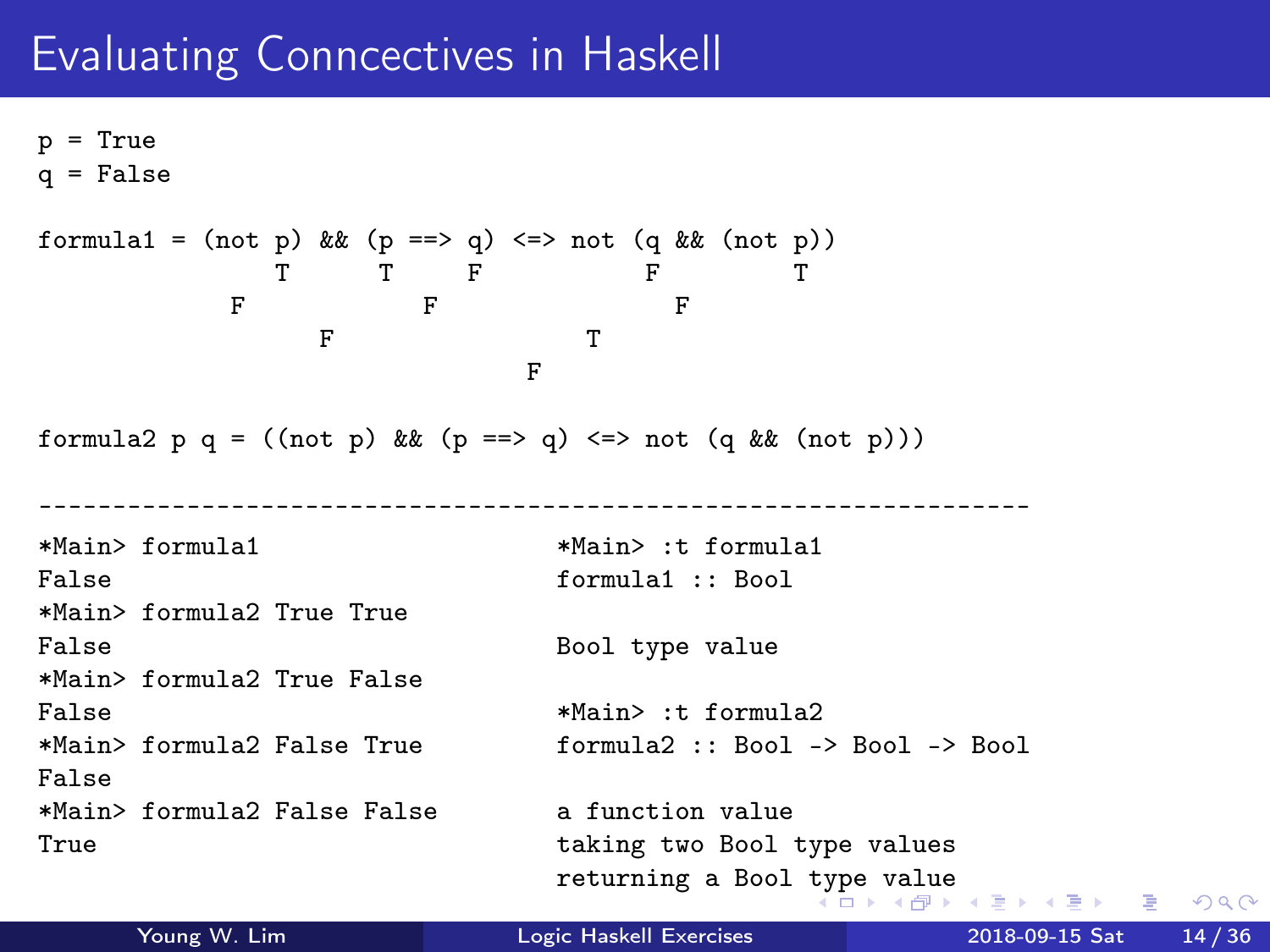- <span id="page-14-0"></span>• True for every possible combination of propositional arguments
- a formula is valid iff it is true under every interpretation
- an argument is valid iff it is impossible for the premises to be true and for the conclusion to be false

 $\Omega$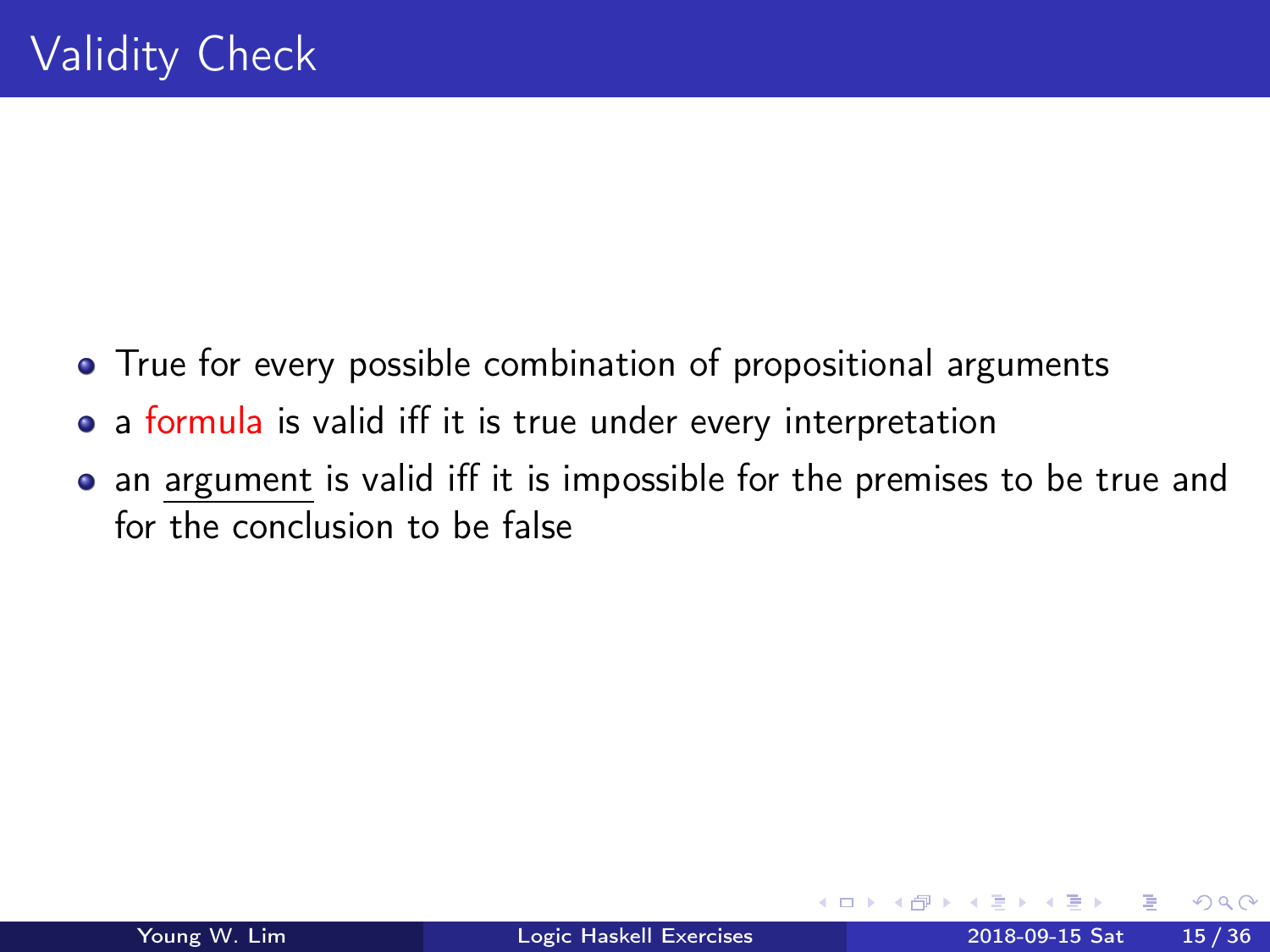- to enumerate all the possible cases of a truth table a list comprehension can be used
- 2 proposition truth table

 $[(p, q) | p \leftarrow [True, False], q \leftarrow [True, False]$ 

[(True,True),(True,False),(False,True),(False,False)]

• 3 proposition truth table

 $[(p, q, r) | p \leftarrow [True, False], q \leftarrow [True, False], r \leftarrow [True, False]$ 

[(True,True,True),(True,True,False),(True,False,True), (True,False,False),(False,True,True),(False,True,False), (False,False,True),(False,False,False)]

 $QQ$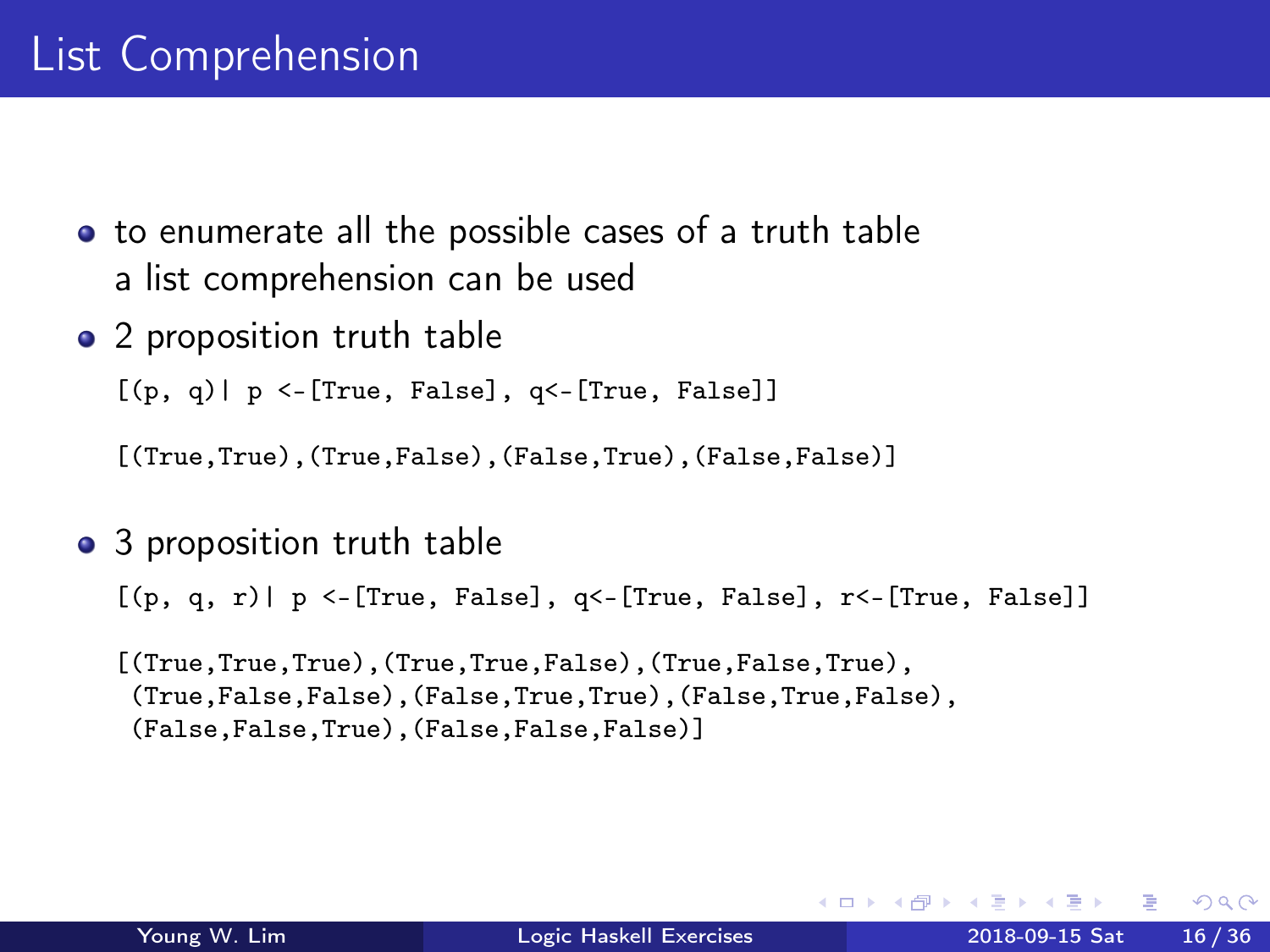- Boolean functions with only one variable  $Bool \rightarrow Bool$
- **•** Boolean functions with two variables Bool -> Bool -> Bool
- Boolean functions with three variables  $Bool \rightarrow Bool \rightarrow Bool \rightarrow Bool$

 $\Omega$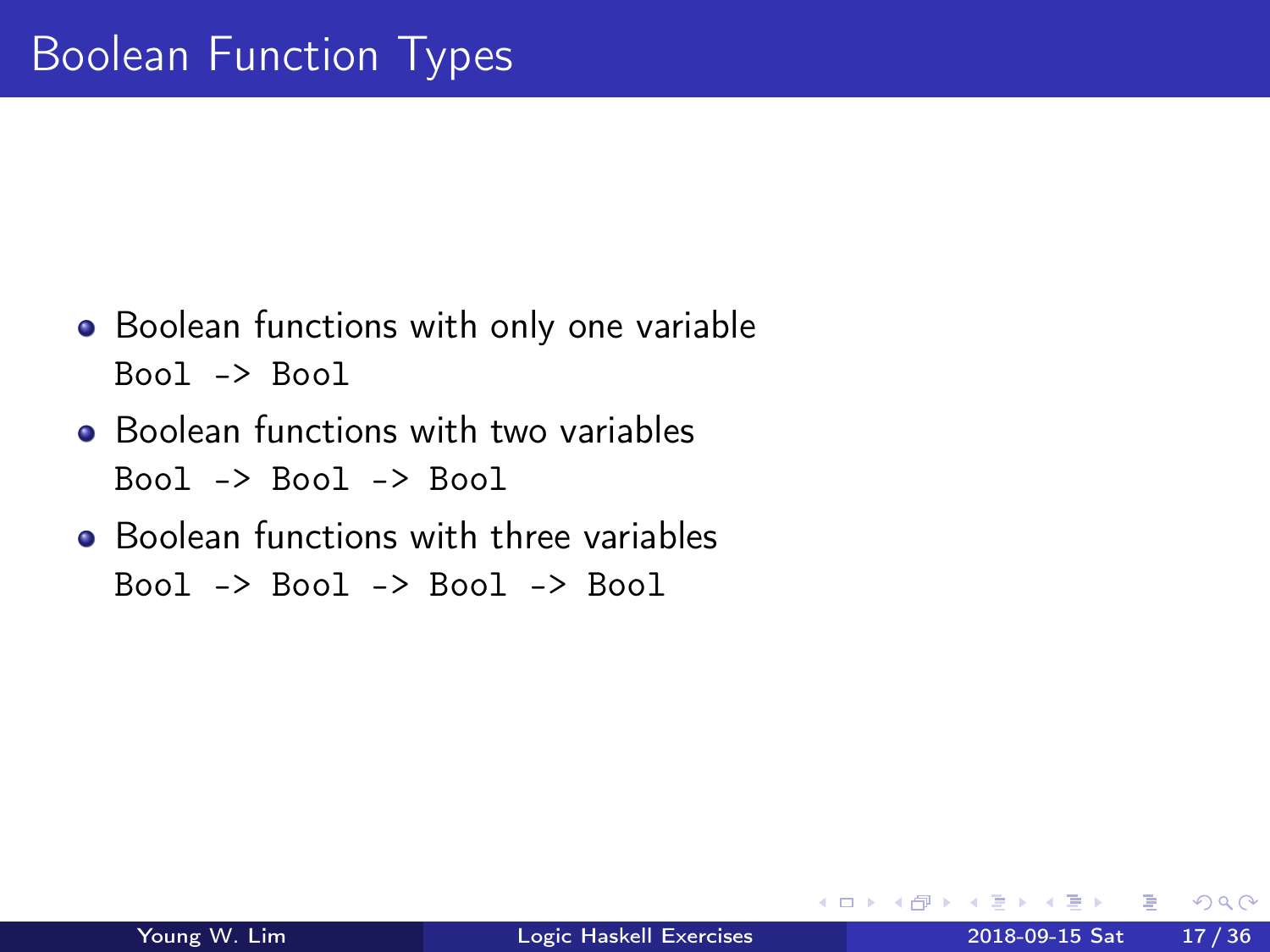```
• Boolean functions bf with only one variable
  valid1 :: (Bool -> Bool) -> Bool
  valid1 bf = (bf True) & (bf False)• Boolean functions bf with two variables
  valid2 :: (Bool -> Bool -> Bool) -> Bool
  valid2 bf = (bf True True)&& (bf True False)
            && (bf False True)
            && (bf False False)
```
4 0 8

- イ 局

÷

 $QQ$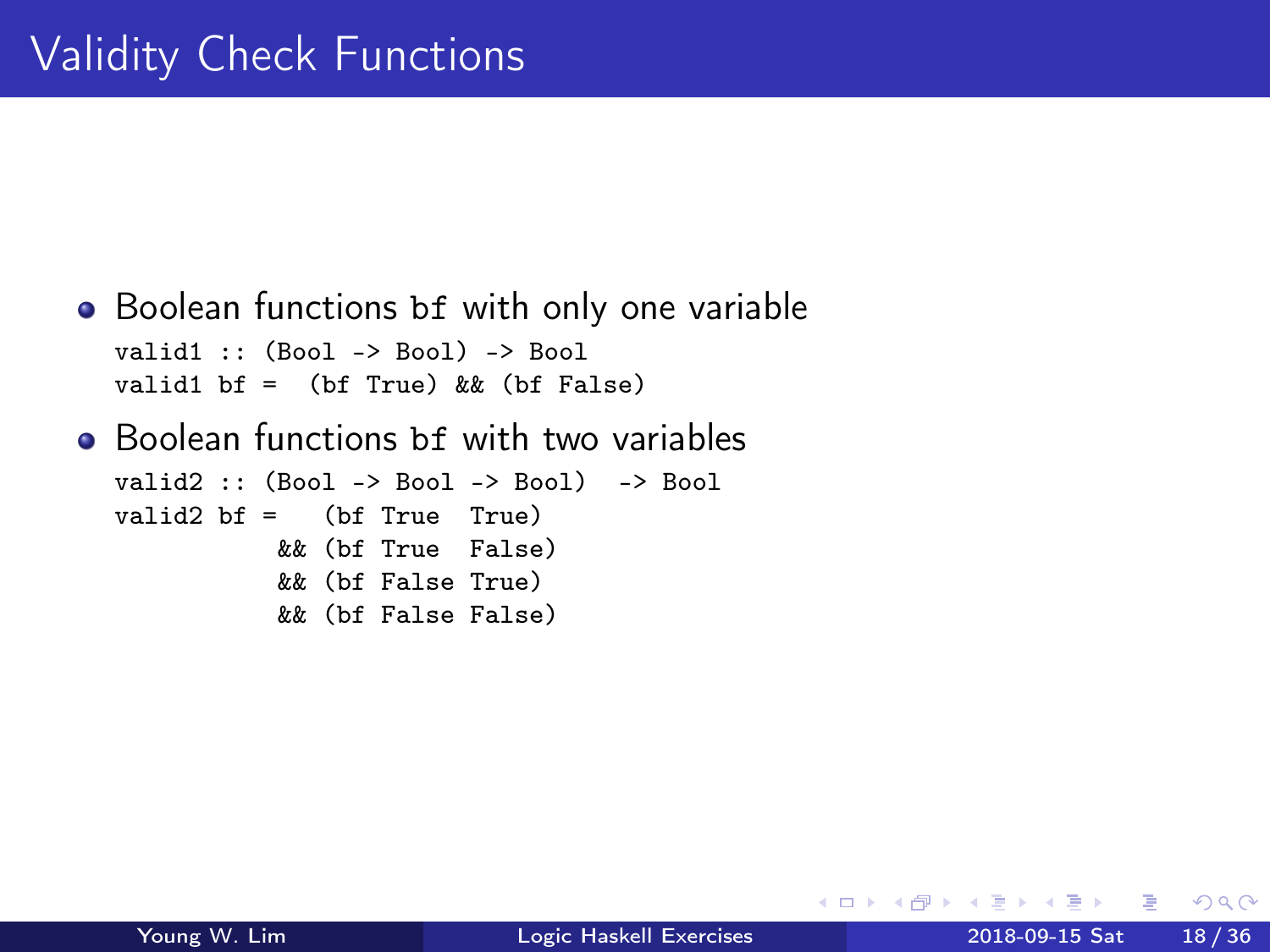```
• Boolean functions bf with two variables
  valid2 :: (Bool -> Bool -> Bool) -> Bool
  valid2 bf = and [ bf p q | p <- [True, False],
                              q <- [True,False]]
```
- **•** Boolean functions bf with three variables valid3 :: (Bool -> Bool -> Bool -> Bool) -> Bool valid3 bf = and [ bf p q r | p <- [True, False], q <- [True,False], r <- [True,False]]
- Boolean functions bf with only one variable valid4 :: (Bool -> Bool -> Bool -> Bool -> Bool) -> Bool valid4 bf = and [ bf p q r s | p  $\leq$  [True, False], q <- [True,False], r <- [True,False], s <- [True,False]]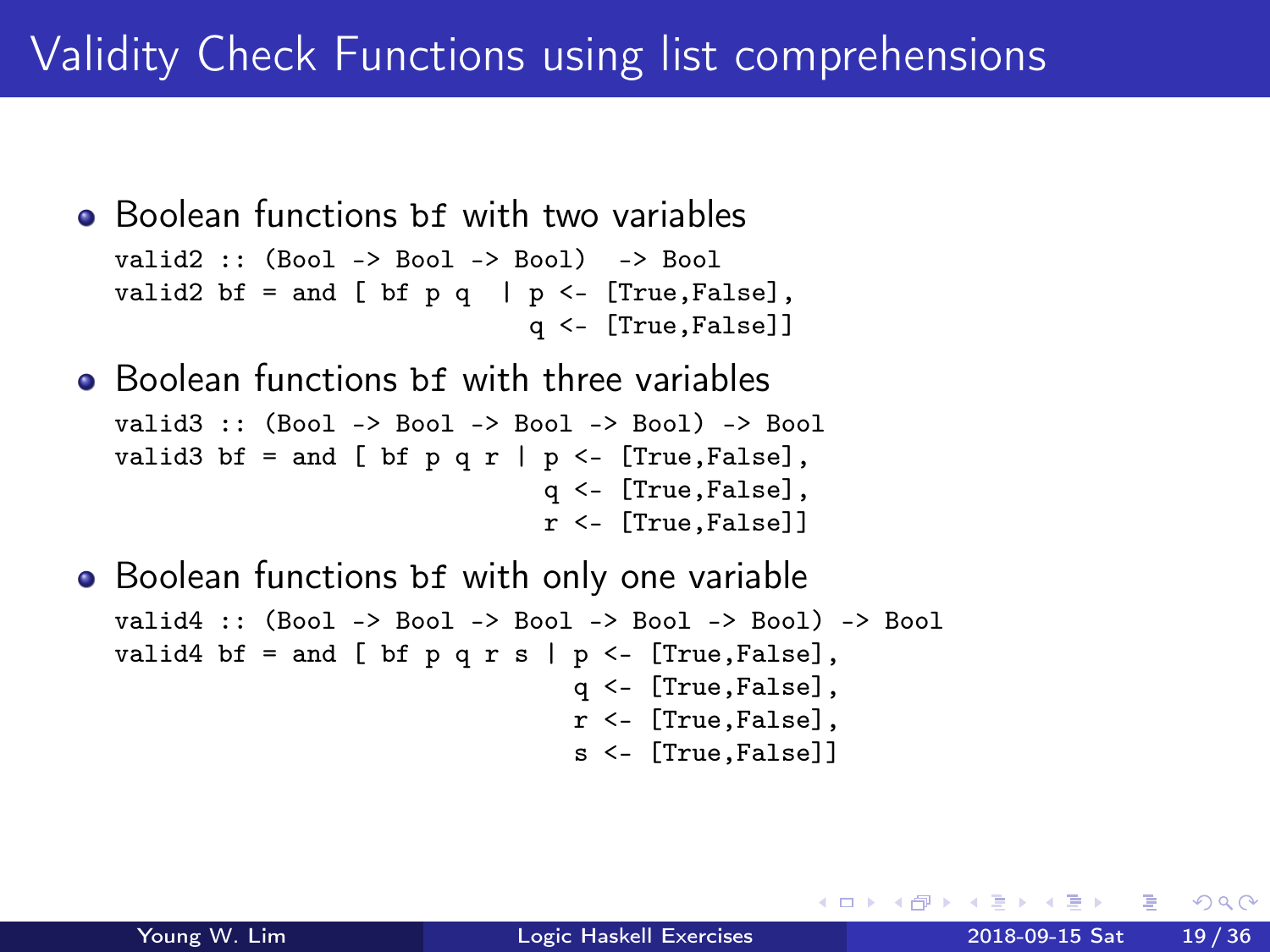## Validity Function Examples

- a valid function with only one variable  $P \vee \neg P$  : tautology excluded\_middle :: Bool -> Bool excluded\_middle  $p = p \mid \mid$  not p
- a valid function with two variables  $P \Rightarrow (Q \Rightarrow P)$ : tautology  $(P \Rightarrow Q) \Rightarrow P$ : not valid  $(P \Rightarrow Q) \supset P$ form1  $p q = p ==>(q == p)$ form2  $p q = (p == > q) == > p$ ---------------------------------------------------------- \*Main> valid1 excluded\_middle True \*Main> valid2 form1 True \*Main> valid2 form2 False

4 D F

K 何 ▶ K ヨ ▶ K ヨ ▶ │ ヨ │ め&企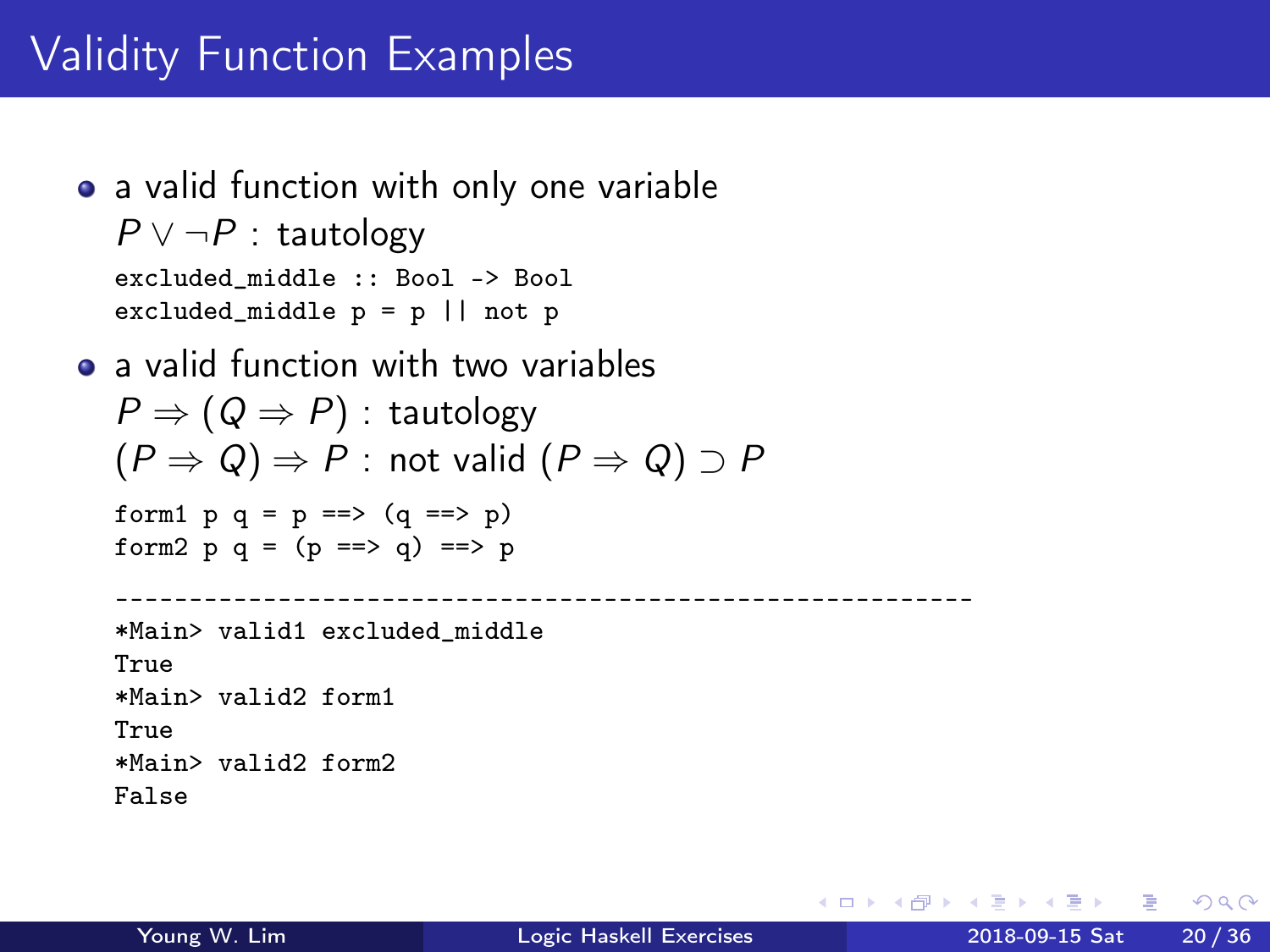# Logical Equivalence Check Function Types

 $\bullet$  check logical equivalence for propositonal functions with 1 parameter  $logEquiv1$  :: (Bool -> Bool) -> -- bf1 function type  $(Bool \rightarrow Bool)$  -> -- bf2 function type Bool

• check logical equivalence for propositonal functions with 2 parameters

logEquiv2 :: (Bool -> Bool -> Bool) -> -- bf1 function type  $(Bool \rightarrow Bool \rightarrow Bool)$  -> -- bf2 function type Bool

• check logical equivalence for propositonal functions with 2 parameters  $logEquiv3$  :: (Bool -> Bool -> Bool -> Bool) -> -- bf1 function type  $(Bool \rightarrow Bool \rightarrow Bool \rightarrow Bool) \rightarrow -- bf2 function type$ Bool

 $\Omega$ 

 $\sqrt{m}$  )  $\sqrt{m}$  )  $\sqrt{m}$  )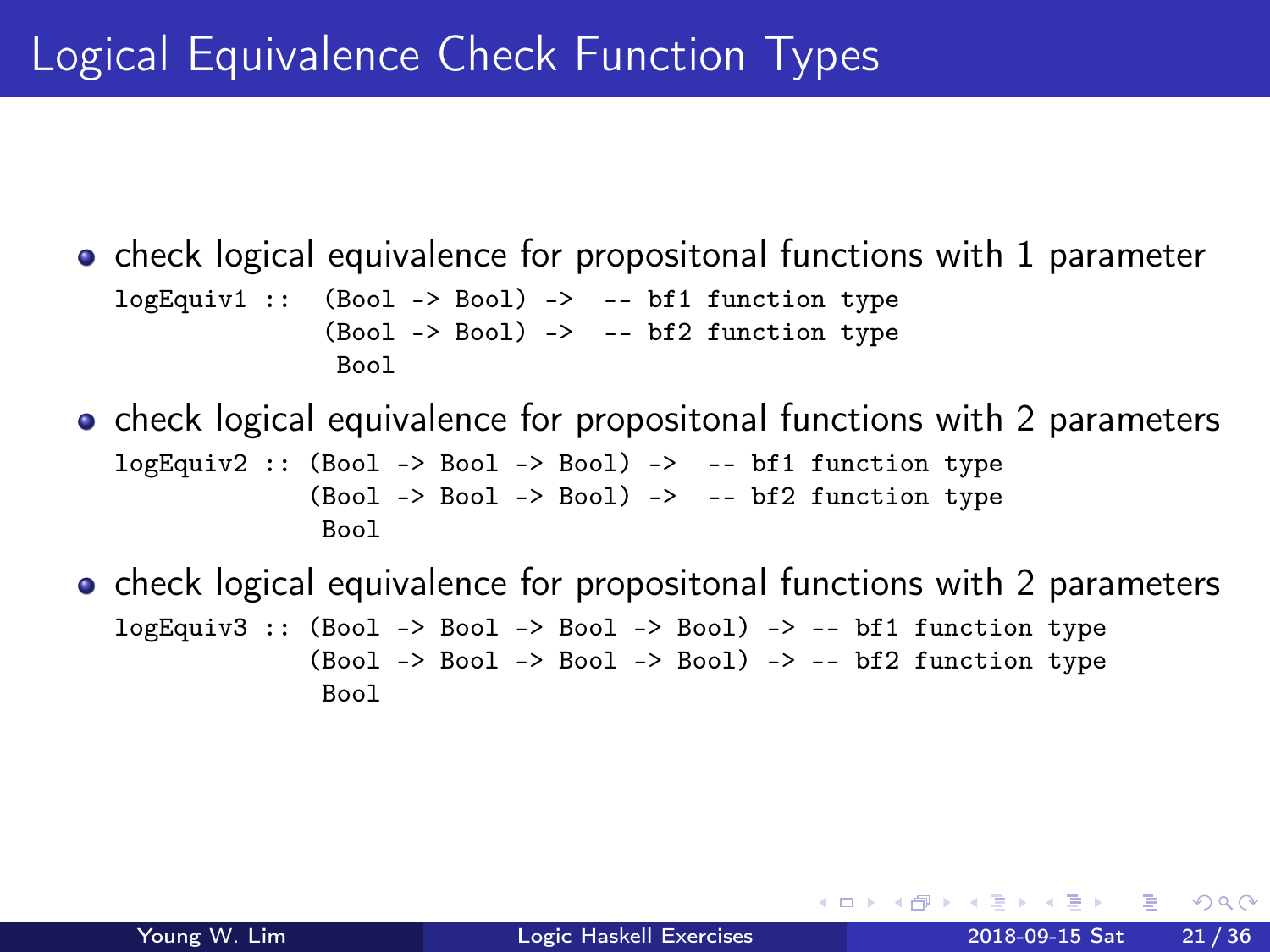- o check logical equivalence for propositonal functions with 1 parameter logEquiv1 bf1 bf2 = (bf1 True  $\le$  > bf2 True) &&  $(bf1$  False  $\leq$   $\geq$   $bf2$  False)
- check logical equivalence for propositonal functions with 2 parameters logEquiv2 bf1 bf2 = and  $[(bf1 p q) \leq b(f2 p q) | p \leq [True, False],$ q <- [True,False]]
- check logical equivalence for propositonal functions with 3 parameters logEquiv3 bf1 bf2 = and  $[(bf1 p q r) \leq bf2 p q r]$  | p <- [True, False], q <- [True,False], r <- [True,False]]

 $QQQ$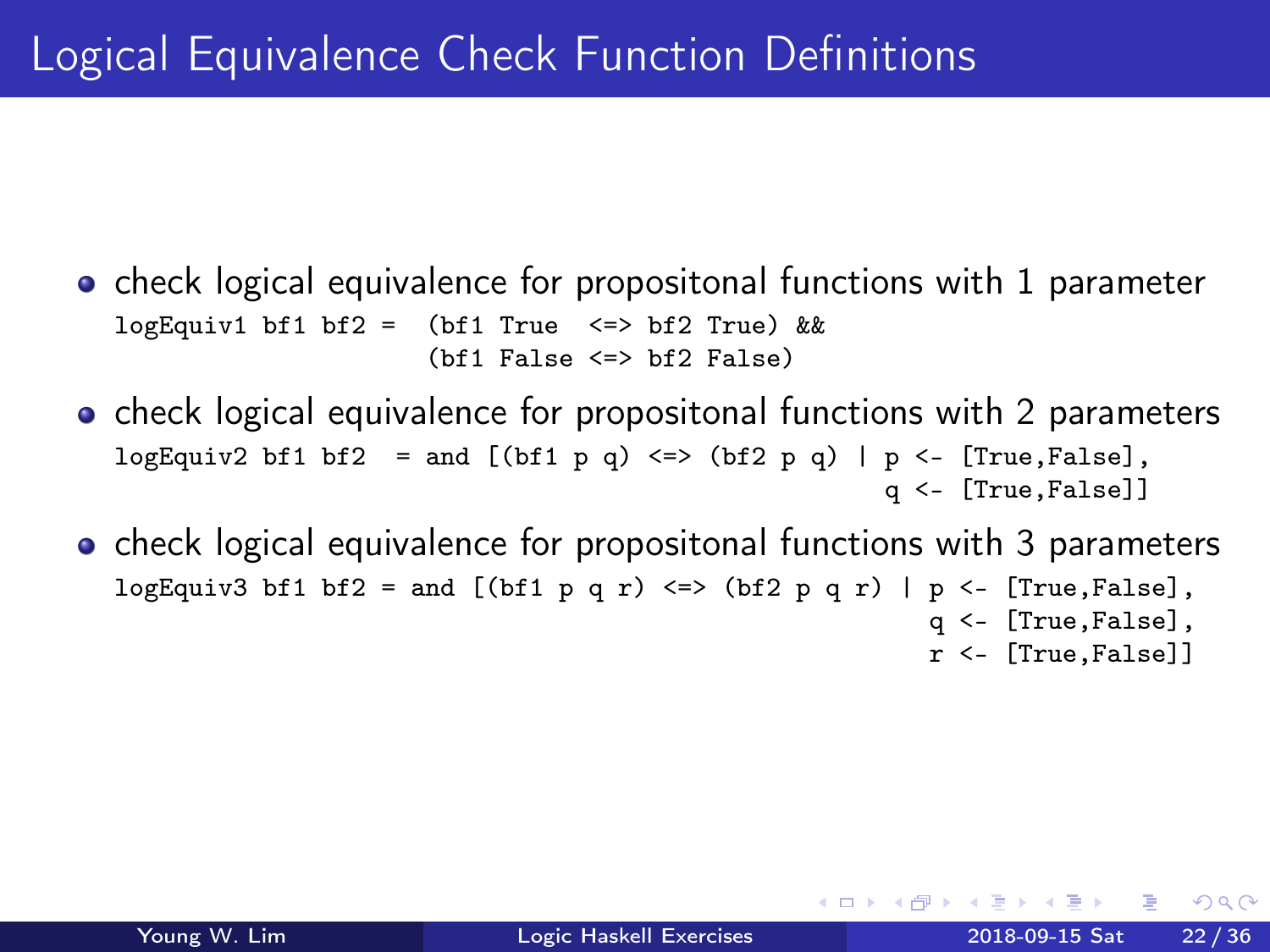## Logical Equivalence Examples

```
\bullet q \oplus q = F
```

$$
\bullet\ \ p\oplus F=p
$$

 $(p \oplus q) \oplus q = p \oplus (q \oplus q) = p \oplus F = p$ 

```
formula3 p q = p
```

```
formula4 p q = (p \leftrightarrow q) \leftrightarrow q
```

```
formula5 p q = p \iff ((p \iff q) \iff q)
```

```
-------------------------------------------------------
*Main> logEquiv2 formula3 formula4 -- logical equivalent
True
*Main> valid2 formula5 -- tautology
True
```
K ロ ▶ K 個 ▶ K 로 ▶ K 로 ▶ - 로 - K 9 Q @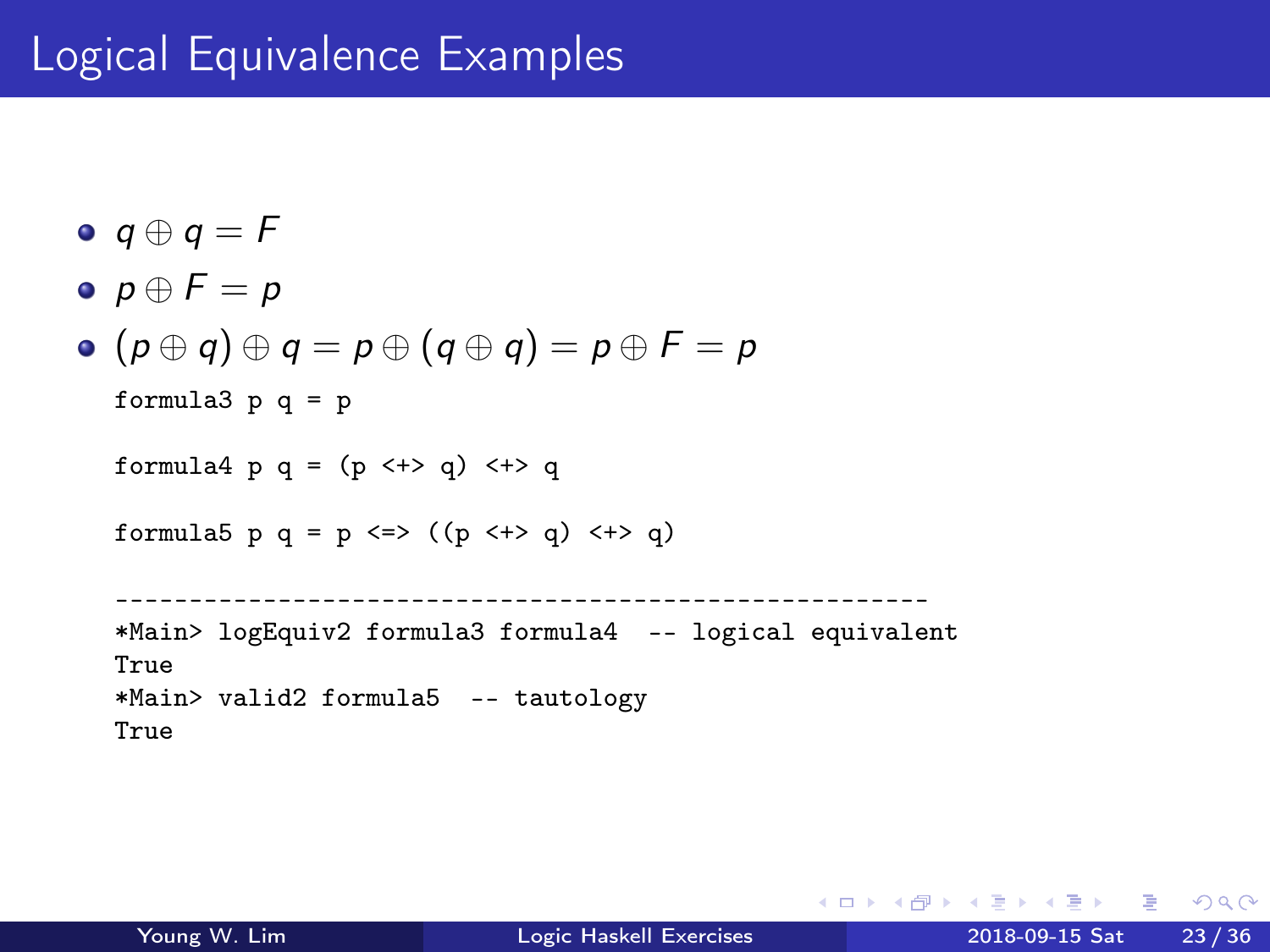## Instances of a class

- **•** the Monad class and its instance
- Monad : an abstract data type
- Monad m : a paramerized data type
- Maybe Int : a concrete type
- methods *declared* in the class definition (return and >>=)
- implemented (defined) in the instance definition (return and  $\gg$ =)

```
class Monad m where
  return :: a -> m a
  (\gg)=) :: m a -> (a -> m b) -> m b
```
instance Monad Maybe where

| return x          |  | $=$ Just $x$ |
|-------------------|--|--------------|
| Nothing $>>=$ $-$ |  | = Nothing    |
| (Just x) >> f     |  | $=$ f x      |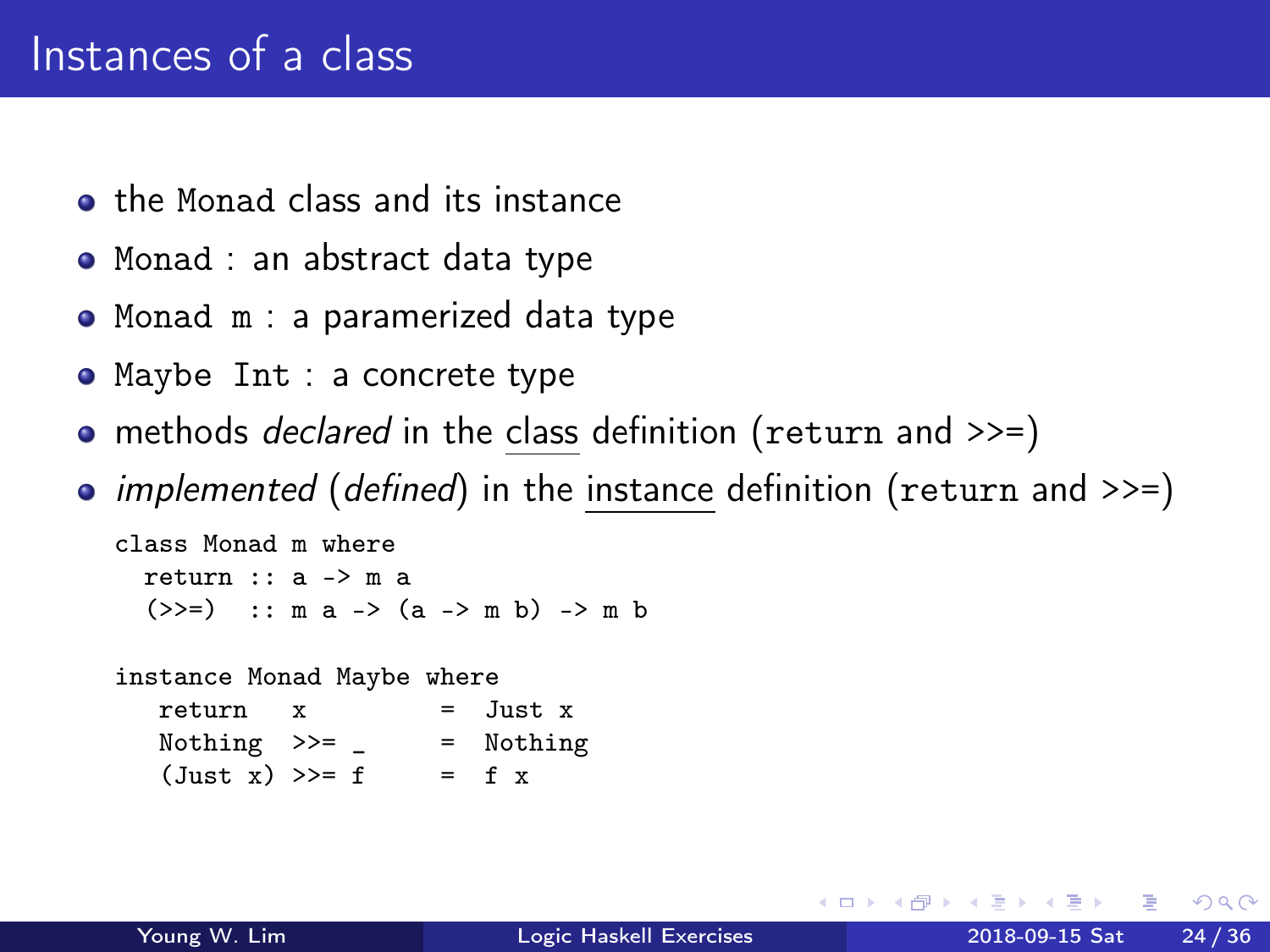- instances of the TF class must implement
	- validity checking method
	- logical equivalence checking method
- **•** instance TF Bool
	- Bool in instance TF Bool matches
	- p in class TF p

```
class TF p where
  valid :: p -> Bool
  lequiv :: p \rightarrow p \rightarrow Bool
instance TF Bool
 where
  valid = id
  lequiv f g = f == g
```
AD ▶ - 4 三 ▶ - 4

 $QQ$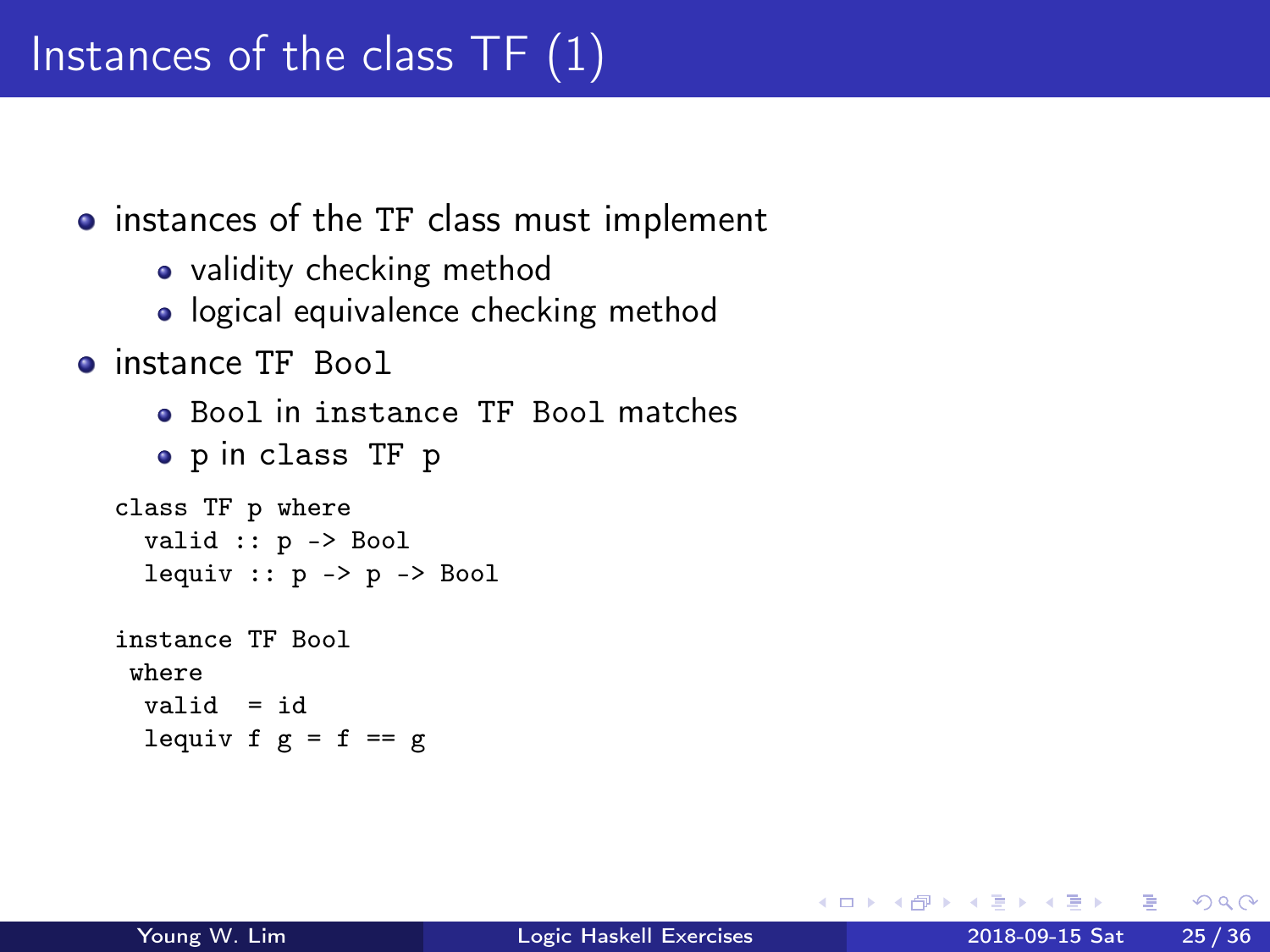```
\bullet instance TF p => TF (Bool -> p)
     p matches p in class TF p
     • TF p is an instance of class TF p
\bullet TF (Bool -> p)
     (Bool -> p) matches p in class TF p
     TF (Bool -> p) is an instance of class TF p
  instance TF p \Rightarrow TF (Bool \rightarrow p)
   where
    valid f = valid (f True) && valid (f False)
    lequiv f g = (f \text{ True}) 'lequiv' (g True) &&
                 (f False) 'lequiv' (g False)
```
 $\Omega$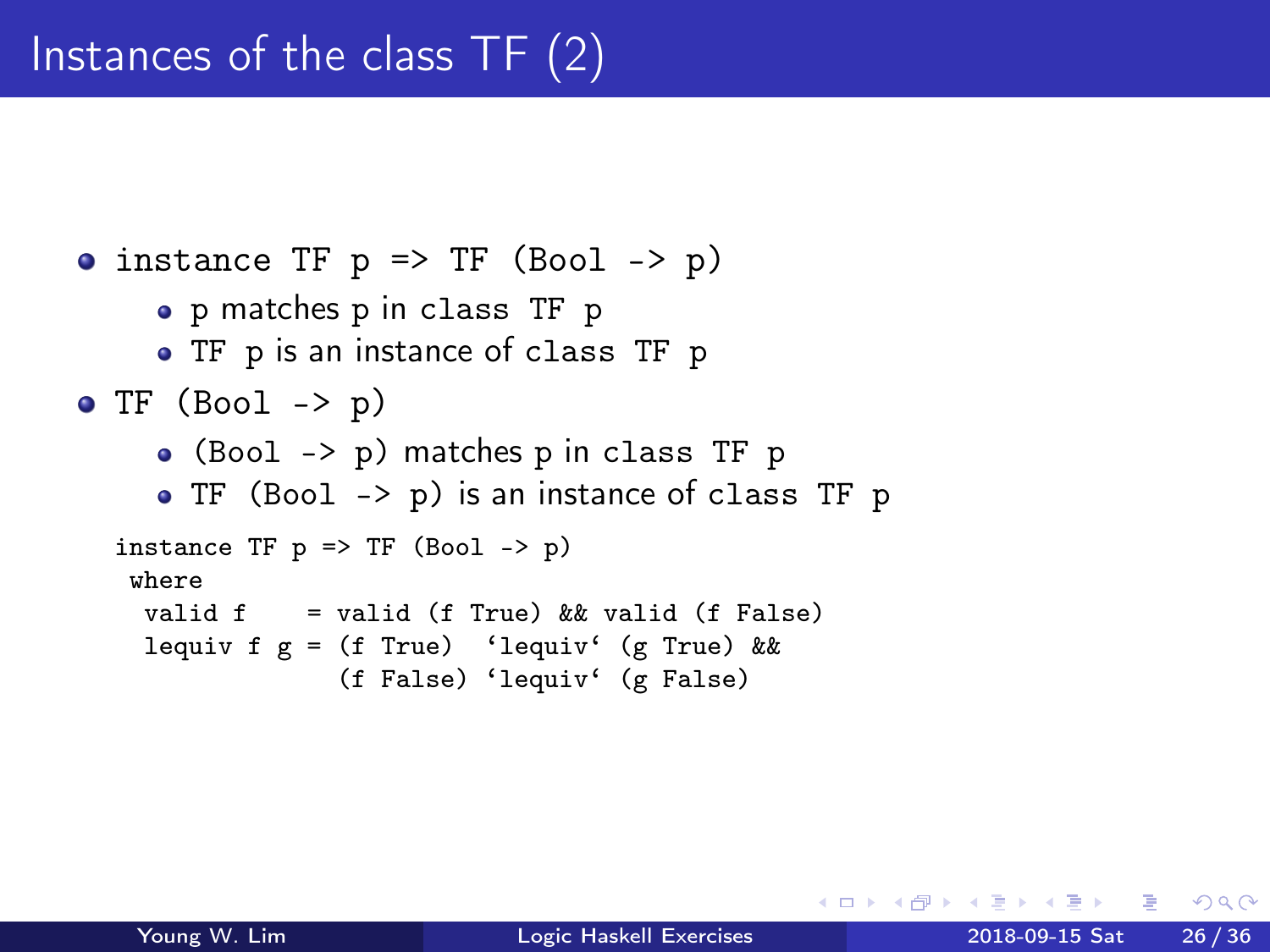- constraints appear in types to the left of the  $\Rightarrow$  arrow
- have a very restricted syntax. They can only be:
	- Class constraints, e.g. Show a
	- Implicit parameter constraints, e.g. ?x::Int (with the -XImplicitParams flag)
	- Equality constraints, e.g.  $a \sim$  Int (with the -XTypeFamilies or -XGADTs flag)

 $\Omega$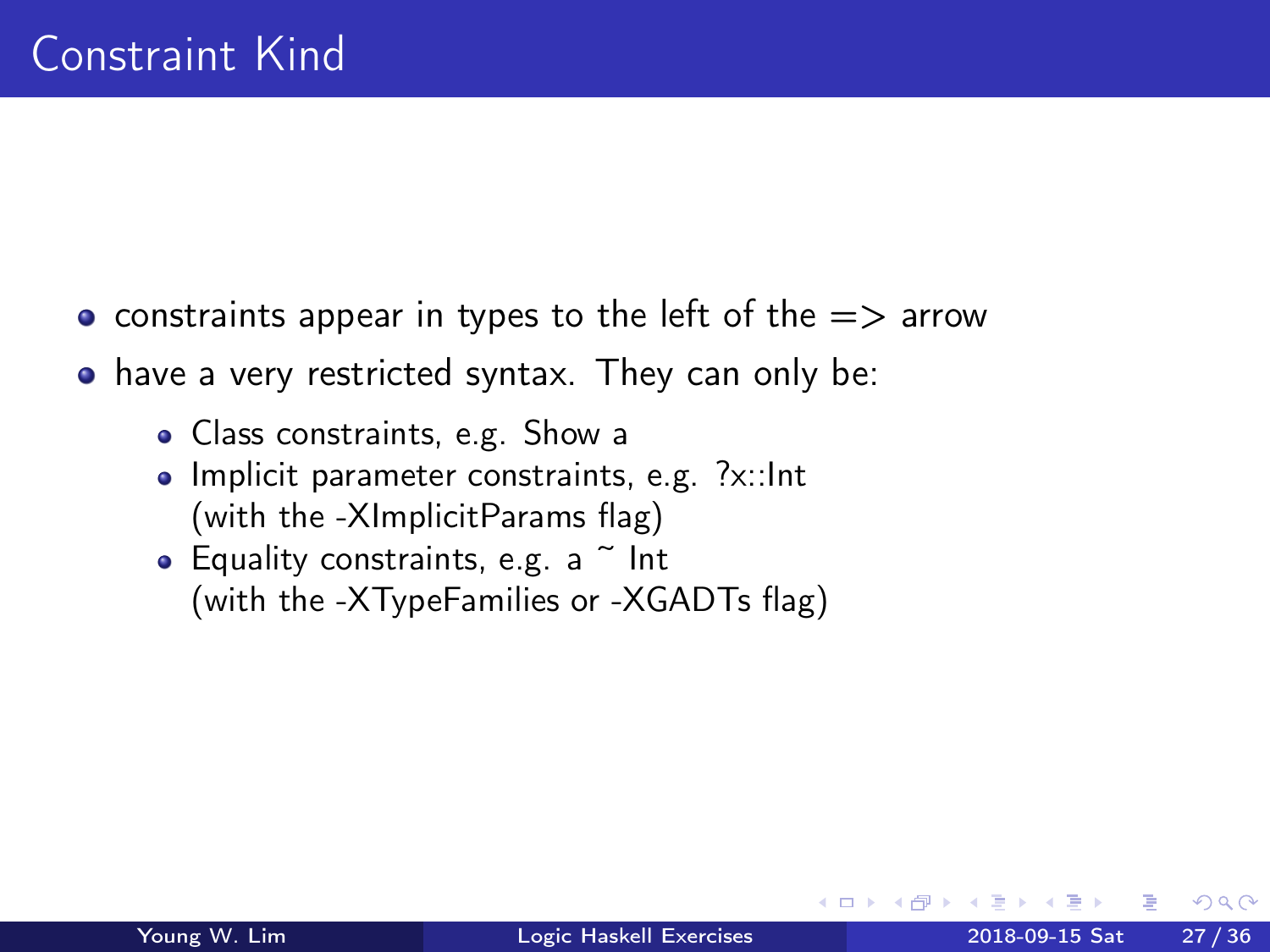#### $P \equiv \neg \neg P$

test1 = lequiv id  $(\n\vee p \rightarrow not (not p))$ 

4 **D F** 

 $\leftarrow$   $\leftarrow$   $\leftarrow$   $\leftarrow$ э  $\rightarrow$  $\sim$  4.

Young W. Lim [Logic Haskell Exercises](#page-0-0) 2018-09-15 Sat 28 / 36

活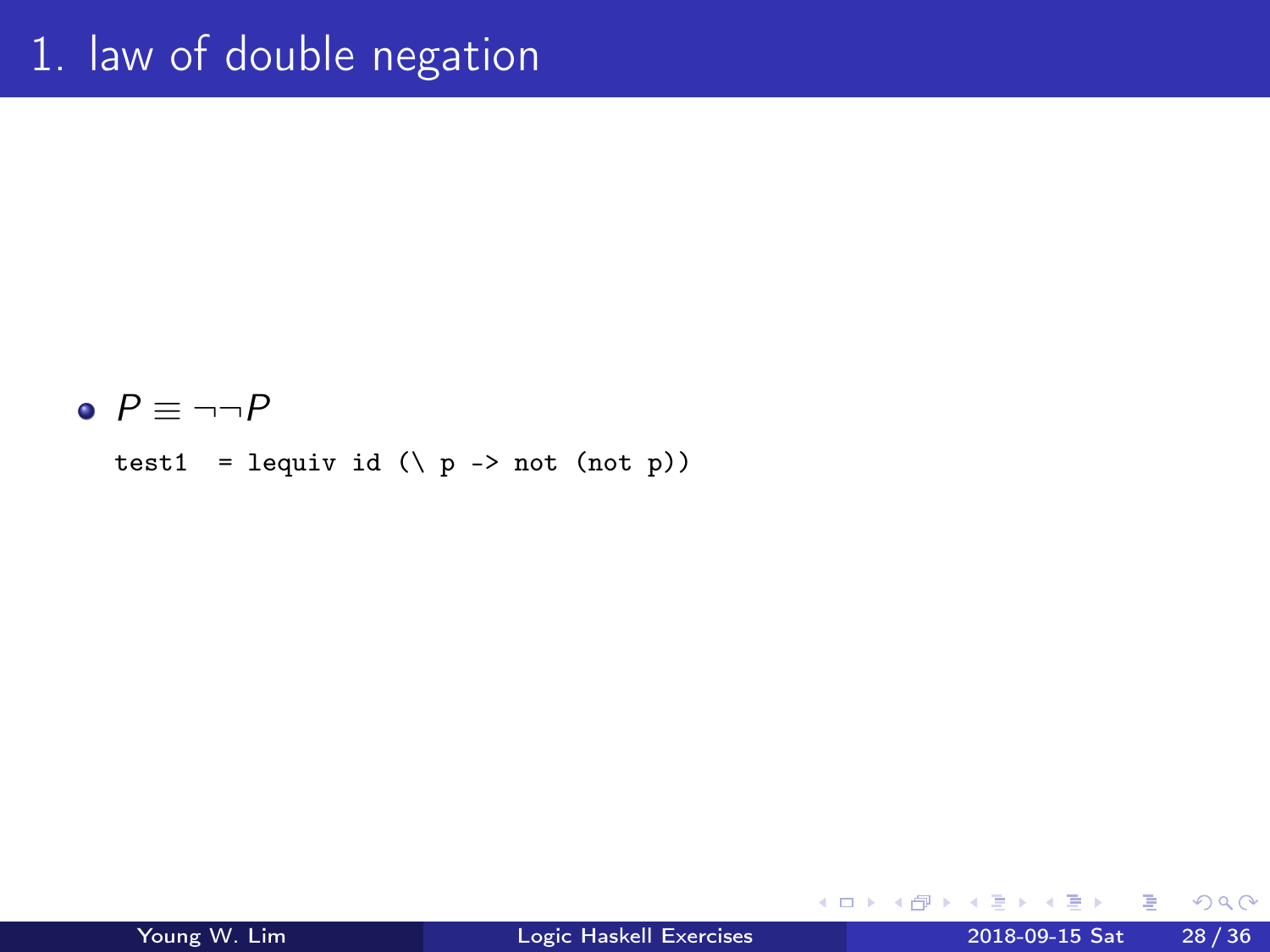#### $\bullet$   $P \wedge P \equiv P$  $\bullet$   $P \vee P \equiv P$ test2a = lequiv id  $(\n\vee p \rightarrow p \& k p)$ test2b = lequiv id  $(\n\vee p \rightarrow p || p)$

G.

 $A \Box B$   $A \Box B$   $A \Box B$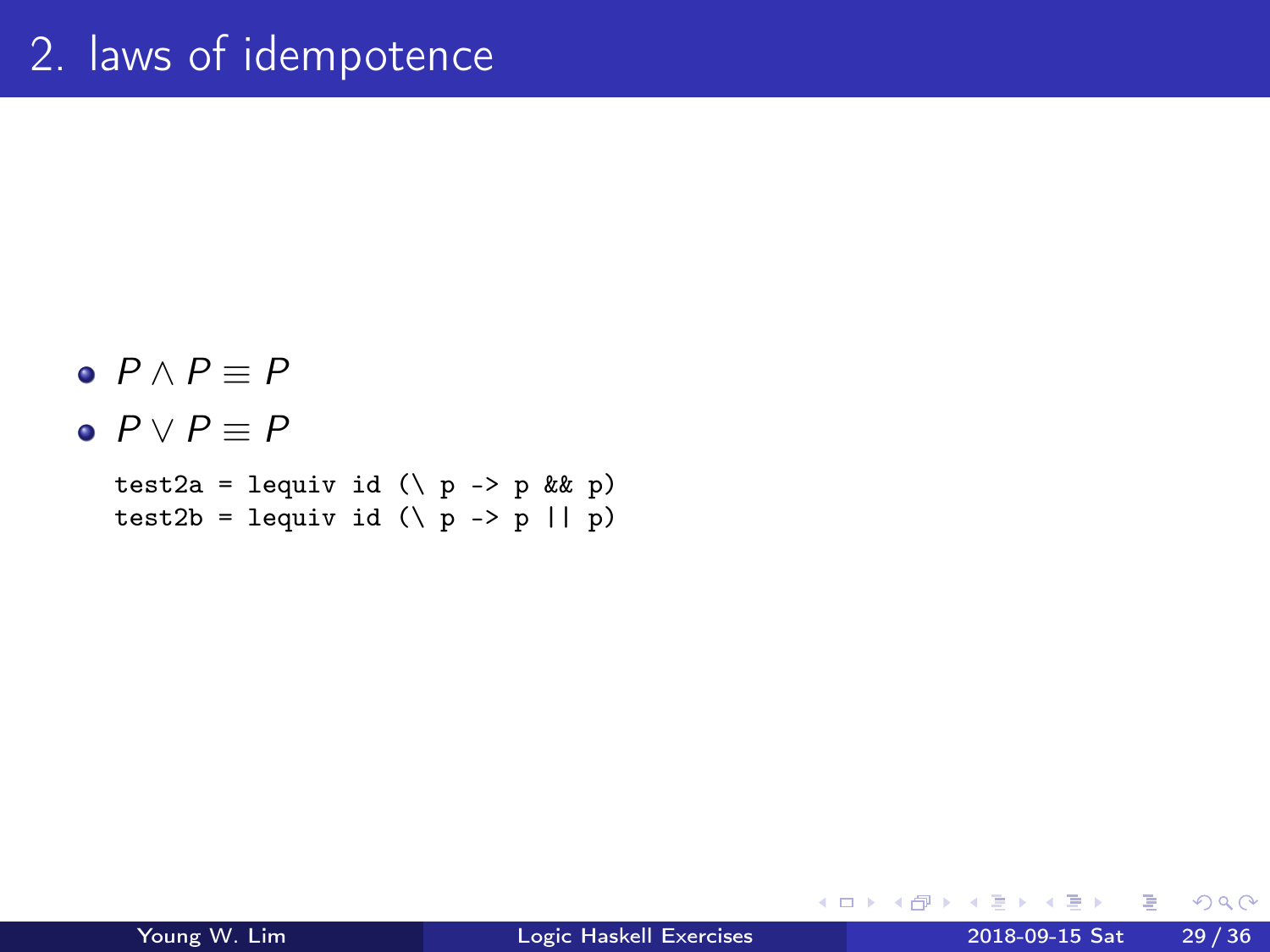\n- \n
$$
(P \Rightarrow Q) \equiv \neg P \vee Q
$$
\n
\n- \n $\neg(P \Rightarrow Q) \equiv P \wedge \neg Q$ \n
\n- \n $\neg \text{test3a = } \text{lequiv } (\setminus p \neq \neg > p == > q) \ (\setminus p \neq \neg > \text{not } p \mid \mid q)$ \n
\n- \n $\text{test3b = } \text{lequiv } (\setminus p \neq \neg > \text{not } (p == > q)) \ (\setminus p \neq \neg > p \text{ & k not } q)$ \n
\n

J. Young W. Lim [Logic Haskell Exercises](#page-0-0) 2018-09-15 Sat 30 / 36

**K ロ ト K 伊 ト K** 

э  $\mathbf{p}$ 一本語 重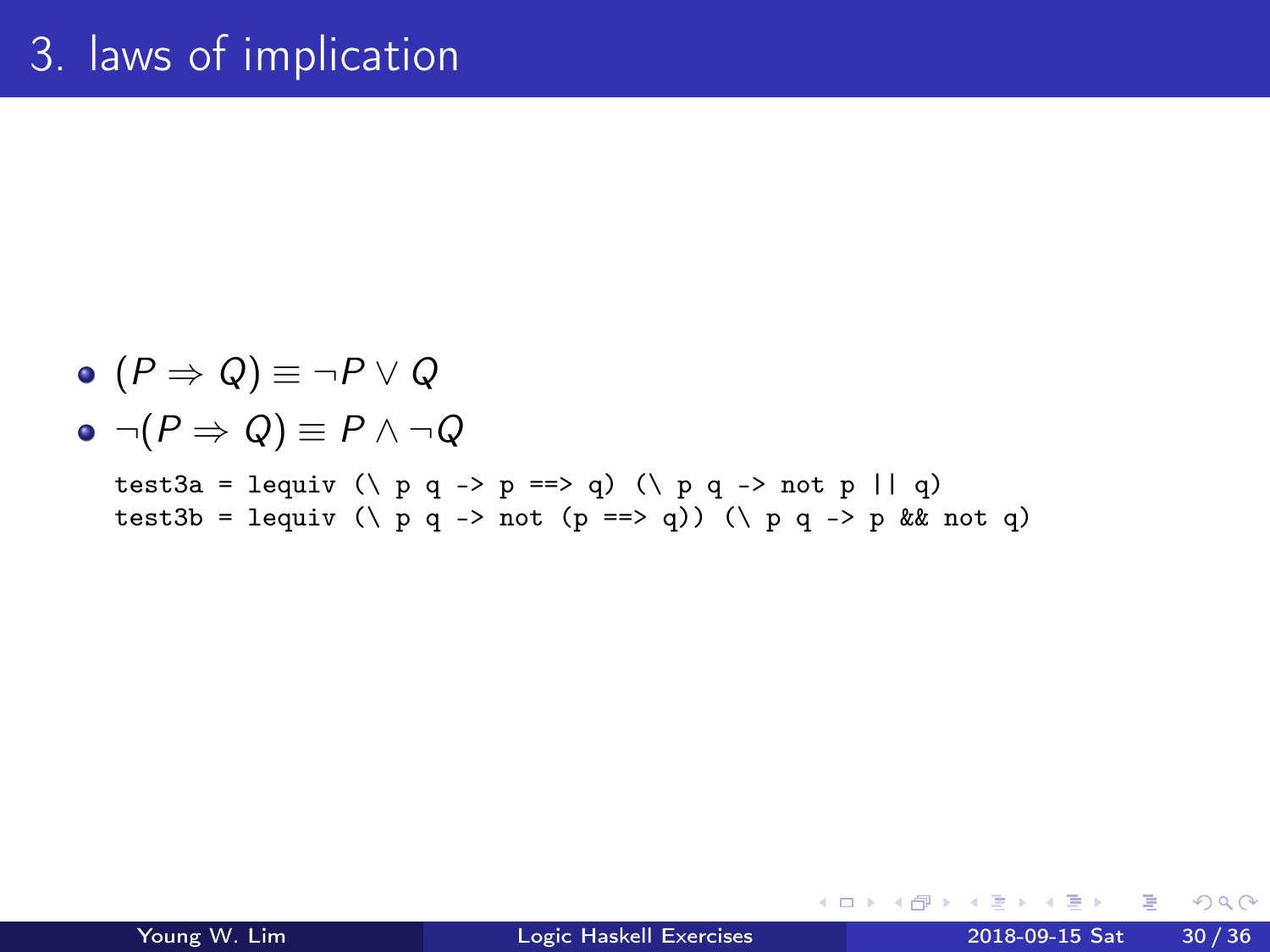\n- \n
$$
(\neg P \Rightarrow \neg Q) \equiv Q \Rightarrow P
$$
\n
\n- \n $(P \Rightarrow \neg Q) \equiv Q \Rightarrow \neg P$ \n
\n- \n $(\neg P \Rightarrow Q) \equiv \neg Q \Rightarrow P$ \n
\n- \n $\text{test4a = } \text{lequiv } (\setminus p \neq \neg \text{ not } p \implies \text{not } q) \ (\setminus p \neq \neg \text{ or } q \implies p \text{ is odd})$ \n
\n- \n $\text{test4b = } \text{lequiv } (\setminus p \neq \neg \text{ not } p \implies \text{not } q) \ (\setminus p \neq \neg \text{ or } q \implies \text{not } p \text{ is odd})$ \n
\n- \n $\text{test4c = } \text{lequiv } (\setminus p \neq \neg \text{ not } p \implies q) \ (\setminus p \neq \neg \text{ not } q \implies p)$ \n
\n

þ. Young W. Lim [Logic Haskell Exercises](#page-0-0) 2018-09-15 Sat 31 / 36

 $\mathbf{p}$ B

∍ ×.

**K ロ ト K 伊 ト K** 

重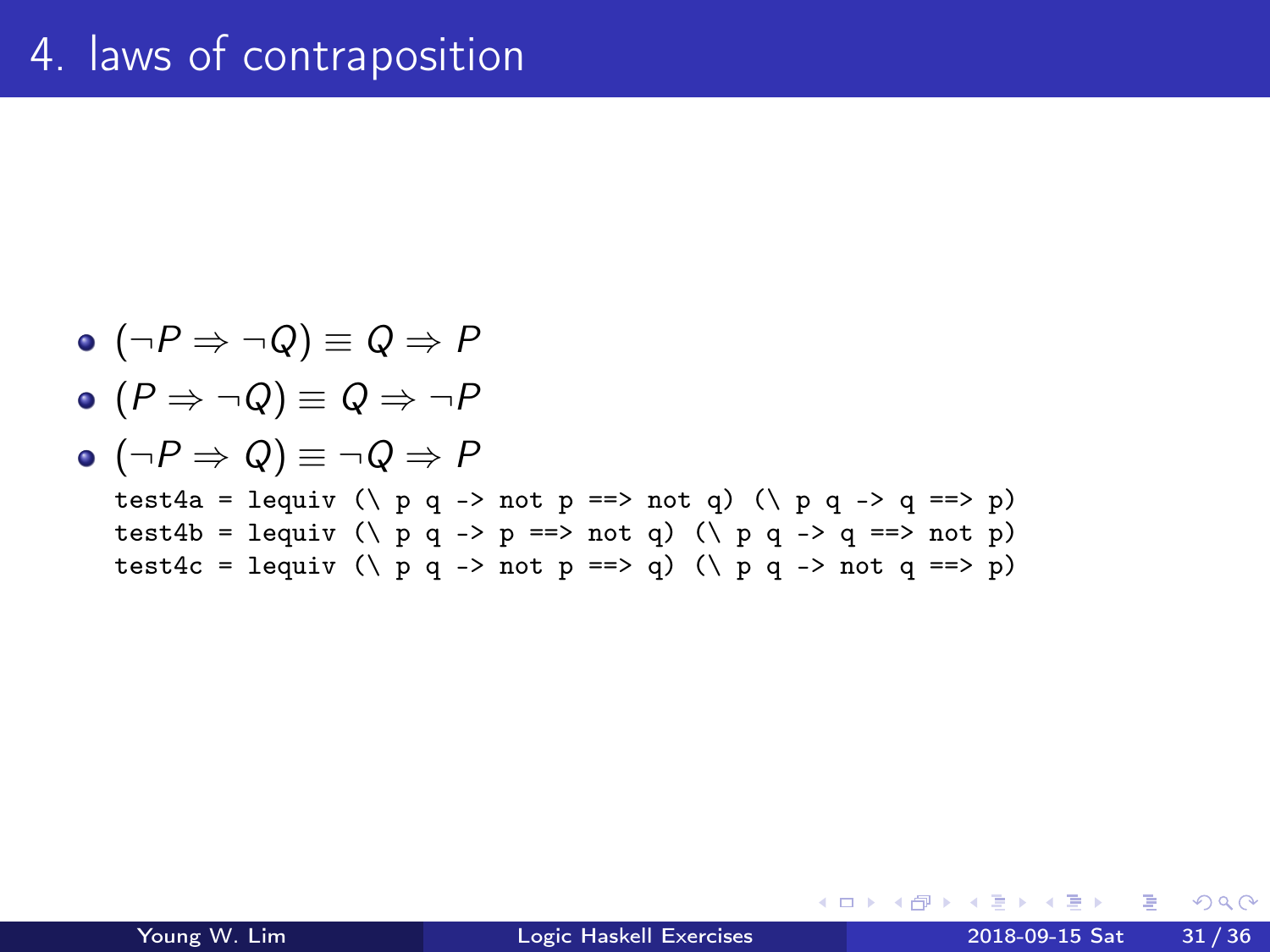\n- \n
$$
(P \Leftrightarrow Q) \equiv ((P \Rightarrow Q) \land (Q \Rightarrow P))
$$
\n
\n- \n $(P \Leftrightarrow Q) \equiv ((\neg P \lor Q) \land (\neg QP))$ \n
\n- \n $test5a = \text{lequiv } (\land p q \rightarrow p \iff q)$ \n
\n- \n $(\land p q \rightarrow (p == > q) \land (q == > p))$ \n
\n- \n $test5b = \text{lequiv } (\land p q \rightarrow p \iff q)$ \n
\n- \n $(\land p q \rightarrow (p \land kq) \mid (\text{not } p \land kq \text{ not } q))$ \n
\n

B Þ Young W. Lim [Logic Haskell Exercises](#page-0-0) 2018-09-15 Sat 32 / 36

**K ロ ト K 伊 ト K** 

∍ D. ×. 重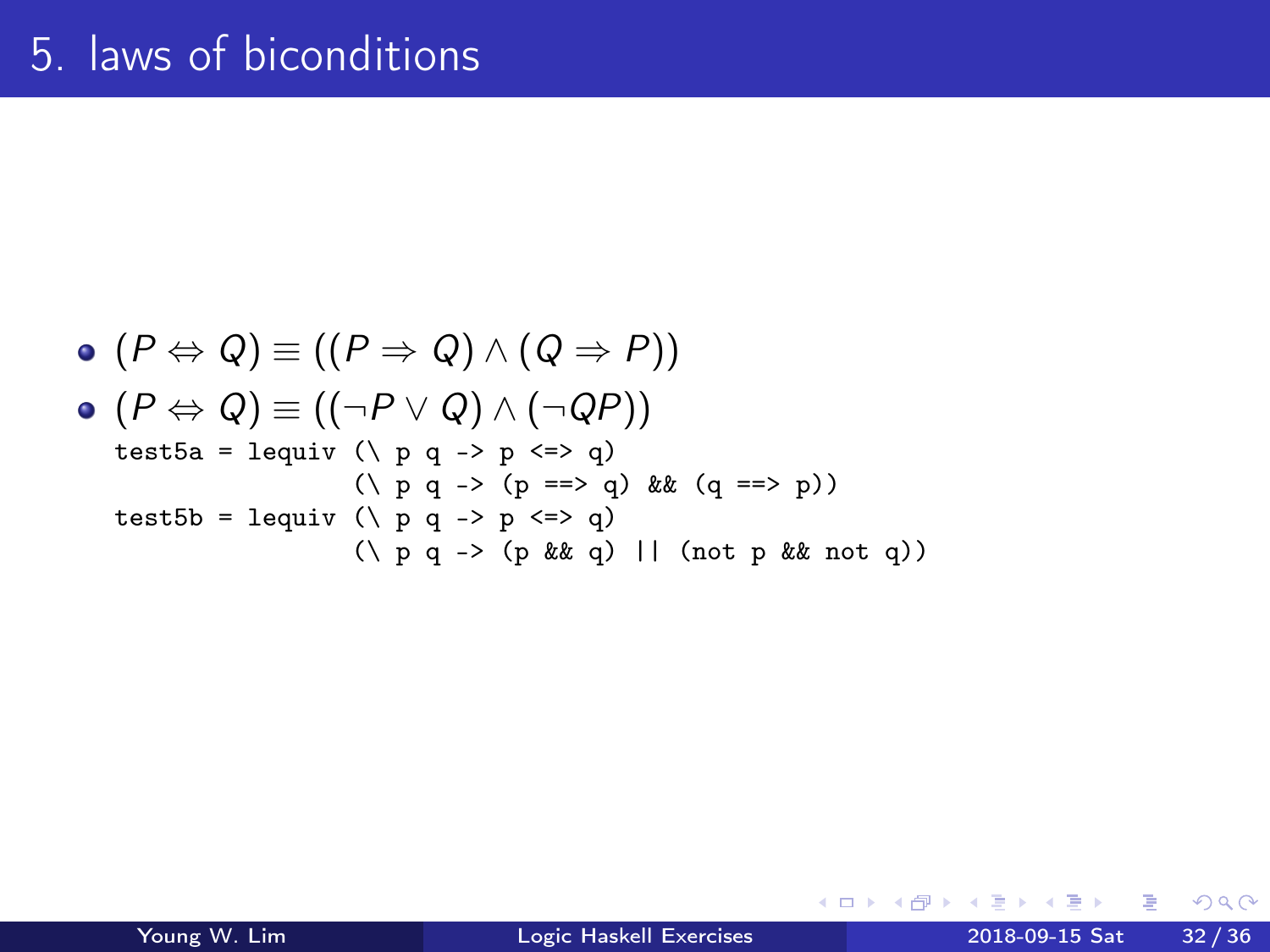\n- $$
P \wedge Q \equiv Q \wedge P
$$
\n- $P \vee Q \equiv Q \vee P$
\n- test6a = lequiv (\n  $\wedge$  p q  $\neg$  > p && q) (\n  $\wedge$  p q  $\neg$  > q && p) test6b = lequiv (\n  $\wedge$  p q  $\neg$  > p || q) (\n  $\wedge$  p q  $\neg$  > q || p)
\n

造

**K ロ ▶ K 何 ▶**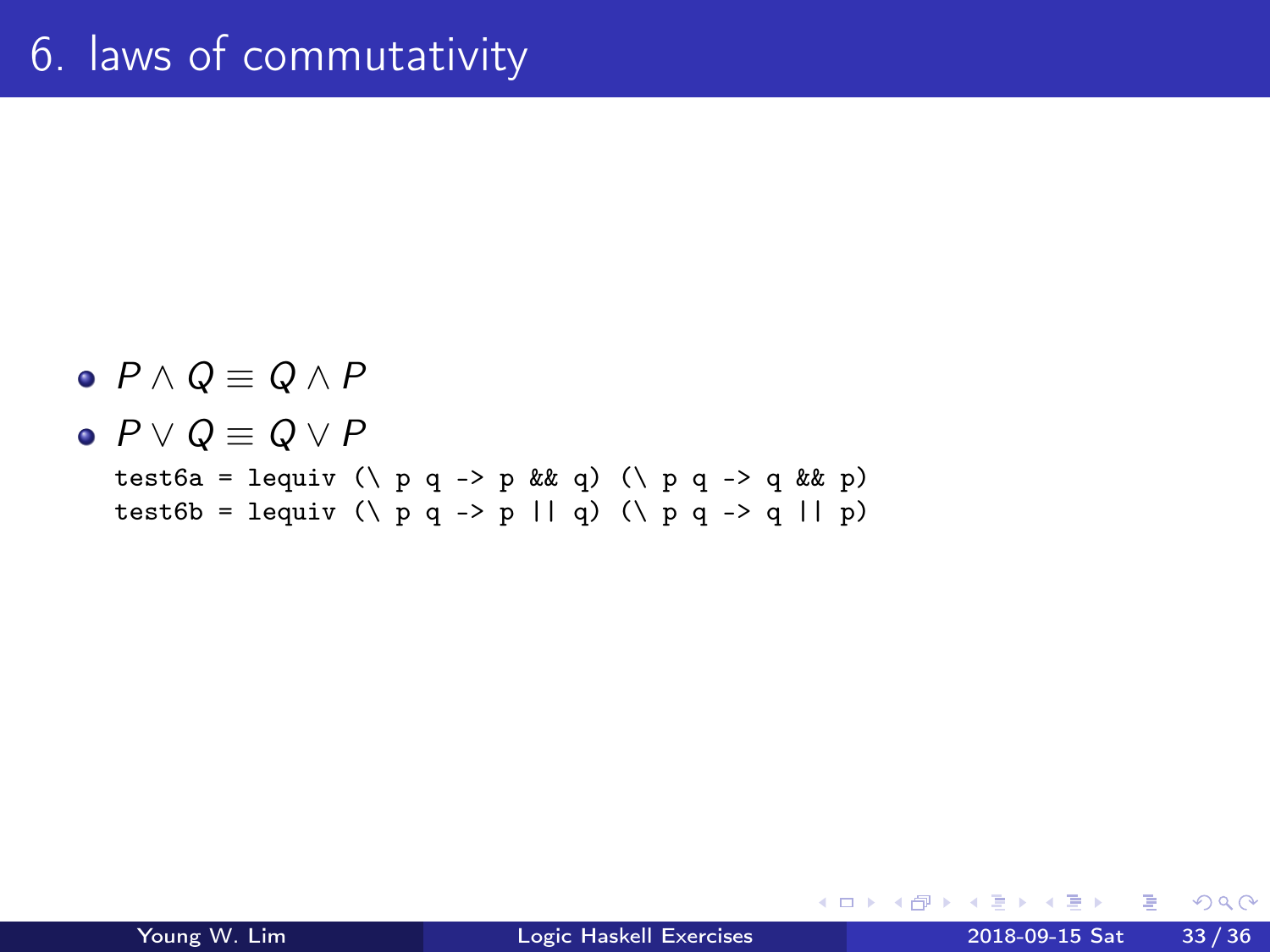\n- \n
$$
\neg(P \land Q) \equiv \neg P \neg Q
$$
\n
\n- \n $\neg(P \lor Q) \equiv \neg P \neg Q$ \n
\n- \n $\text{test7a = } \text{lequiv } (\setminus p \neq \neg)$ \n
\n- \n $(\setminus p \neq \neg)$ \n
\n- \n $\text{test7b = } \text{lequiv } (\setminus p \neq \neg)$ \n
\n- \n $\text{test7b = } \text{lequiv } (\setminus p \neq \neg)$ \n
\n- \n $\text{test7b = } \text{lequiv } (\setminus p \neq \neg)$ \n
\n- \n $\text{test7b = } \text{lequiv } (\setminus p \neq \neg)$ \n
\n

 $\rightarrow$ Young W. Lim [Logic Haskell Exercises](#page-0-0) 2018-09-15 Sat 34 / 36

**K ロ ト K 伊 ト K** 

э  $\mathbf{p}$ 一本 語 重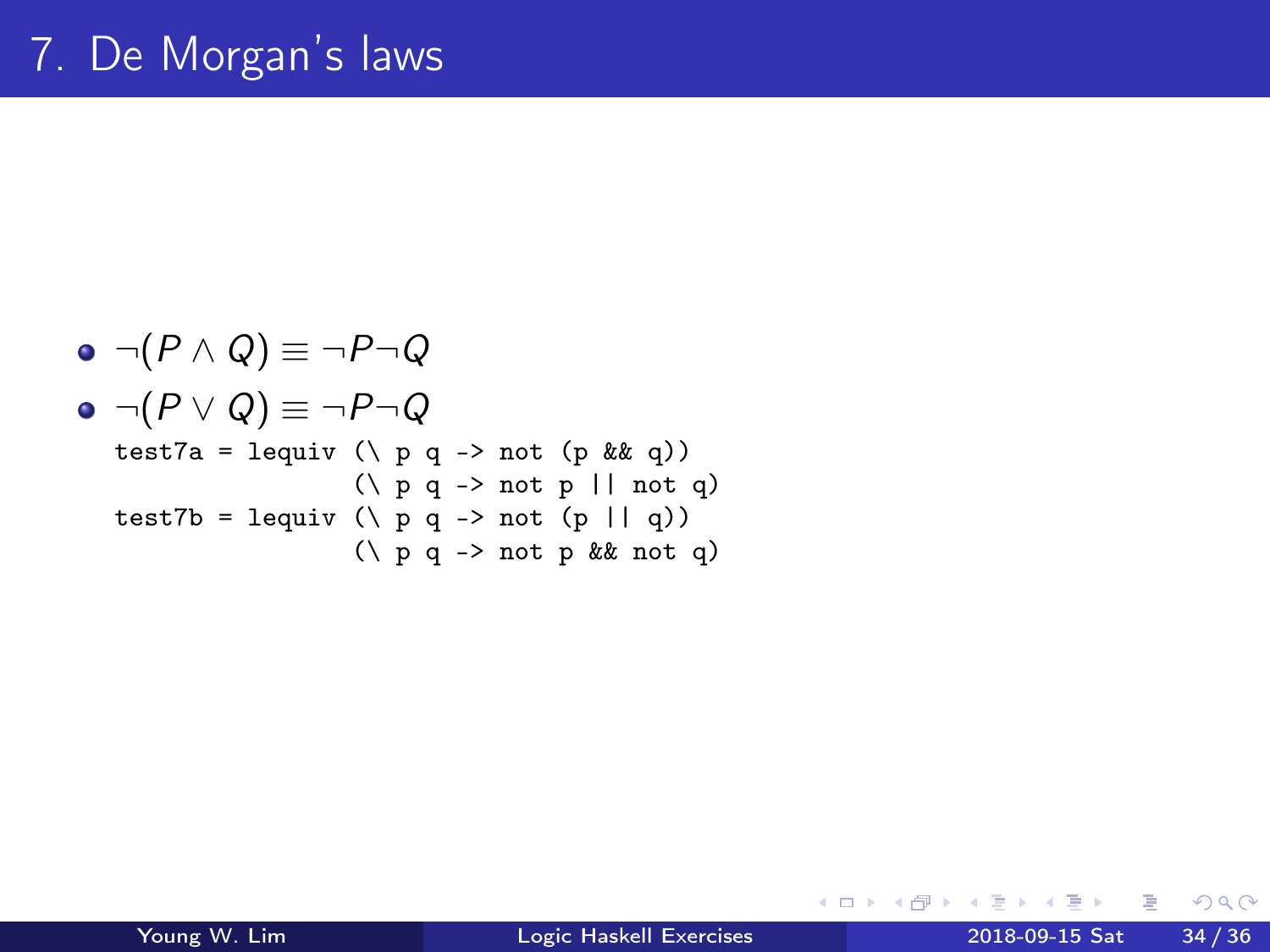\n- $$
P \land (Q \land R) \equiv (P \land Q) \land R
$$
\n- $P \lor (Q \lor R) \equiv (P \lor Q) \lor R$
\n- test8a = lequiv (\lor p q r \rightarrow p \& (q \& r))
\n- (\lor p q r \rightarrow (p \& (q \& r))
\n- test8b = lequiv (\lor p q r \rightarrow p || (q || r))
\n- (\lor p q r \rightarrow (p || q) || r)
\n

舌  $\,$ Young W. Lim [Logic Haskell Exercises](#page-0-0) 2018-09-15 Sat 35 / 36

 $\mathbf{p}$ 

∍  $\rightarrow$ 

**K ロ ト K 伊 ト K** 

重